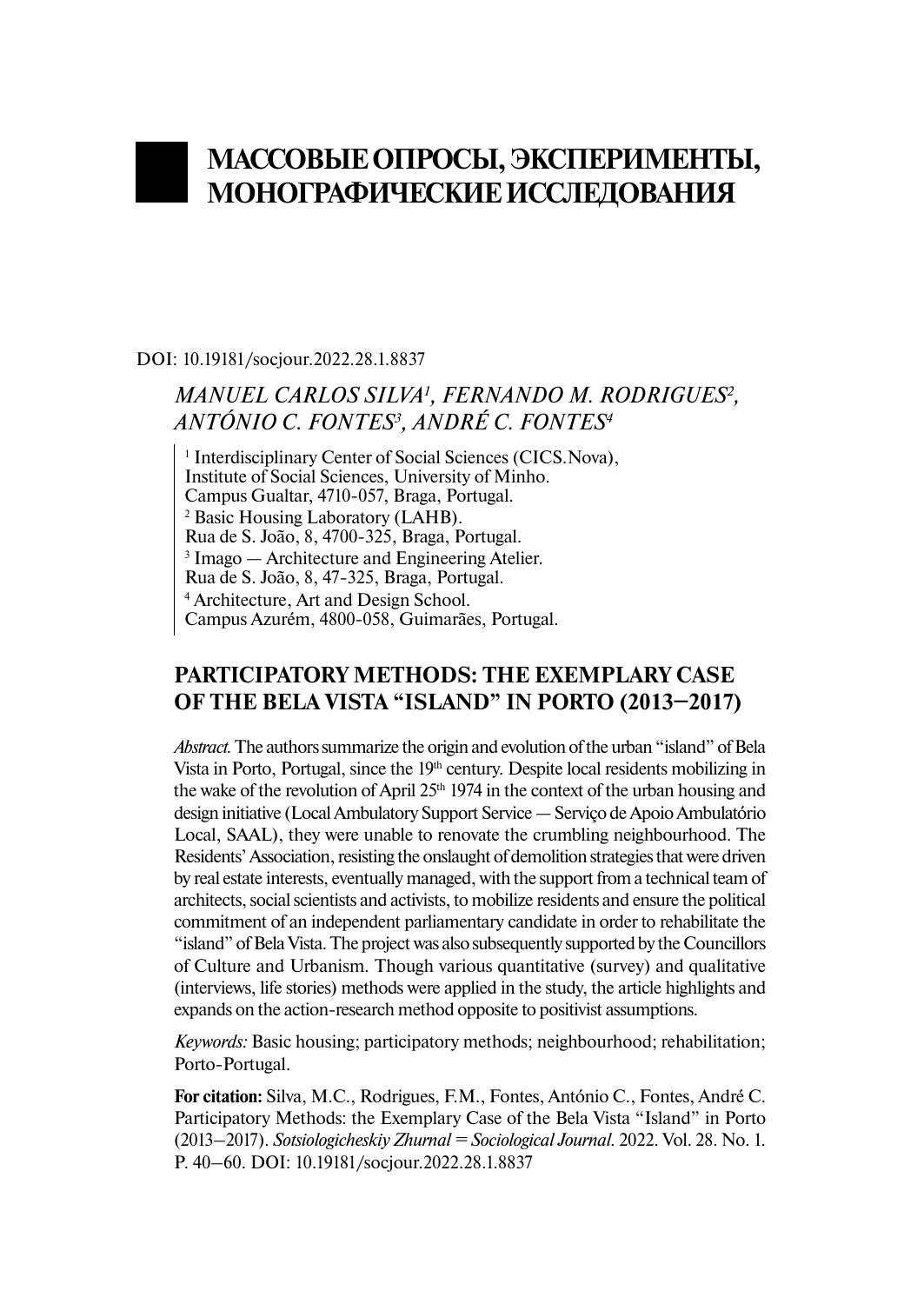#### **1. Introduction: The problem**

The first observation to be made is that contrary to positivist assumptions the concept of participatory methodologies implies that there is no axiological neutrality in the action-research process, that also presupposes the creation of a basis of confidence, involvement and participation of each and every one of the subjects the participatory methodologies focus on. As noted by Villasante et al*.*: *"We have to be in trusting relationships to be able to build from the knowledge of each and every one. Only in this way can complexity be creative, and also be the reflexive alterity of building their path*" [Villasante et al., 2000: 35]. In other words, the process of objectification must be present in order to capture the various aspects of reality. At the same time, it cannot be separated from its material conditions. As Lefebvre states: "*Deepened objectivity links all the elements or aspects of knowledge, joining them with human activity as a whole. But this activity itself cannot be separated from the (objective, material) nature in which it is embedded, thereby penetrating it*" [Lefebvre, 1975: 11 ff]*.* Moreover, science cannot distance itself from the debates and theoretical currents, values and worldviews, linked in turn to the different and often conflicting interests of social classes and groups that accompany unequal development both in local-regional and international terms in a declining democracy (cf. [Silva, 2005; 2019]). In other words, whilst positivists assume the duality or separation between social facts and values beyond the alleged formal canons of technicist methodology, we here assume that, despite the effort of seeking to objectify the social reality on the 'island' and in the neighbourhoods under study, we can in no way be axiologically and politically neutral in the face of social injustice. For that matter, positivists are not neutral either, rather only claiming to be so, since they do not fail to inject their theoretical and ideological presuppositions, though often implicitly.

The "island" of Bela Vista is a neighbourhood with a strong identity located in the city centre with its origins dating back to the mid-nineteenth century and is owned by the Porto City Council. The Bela Vista residents have lease contracts and have always fiercely identified themselves with the neighbourhood since the very beginning, throughout the regime of *Estado Novo* (New State) and after the revolution of 25 April 1974<sup>1</sup>. Some of these families are now into their third, fourth or even fifth generation. The Bela Vista community founded the Residents' Association in the midst of revolutionary changes. With the failure of the urban housing and design initiative (SAAL2 ) operation in Bela Vista the Residents' Association lost its spark and eventually сame to nought. Later, the residents asserting their rights on the

<sup>&</sup>lt;sup>1</sup> On the housing problems in the mid-twentieth century and the forms of occupation and self-construction under the *Estado Novo, (New State)*, see: Rodrigues (2012), "The Housing Problem in the Mid-Twentieth Century. The national self-construction movement during the Estado Novo", in Tripeiro, 7th grade, Year XXX, May 2012, No. 5, p. 139–141. On the formation of the "islands" and neighbourhoods since the 19th and 20th centuries, at national level and particularly in Lisbon, see: [Baptista, 1999; Antunes, 2020]; and in Porto cf. [Cruz, 1975; Coutinho, 1982; Rodrigues, Silva, 2015; Queirós, 2015].

 $^2$  Serviço de Apoio Ambulatório Local (SAAL — Local Ambulatory Support Service).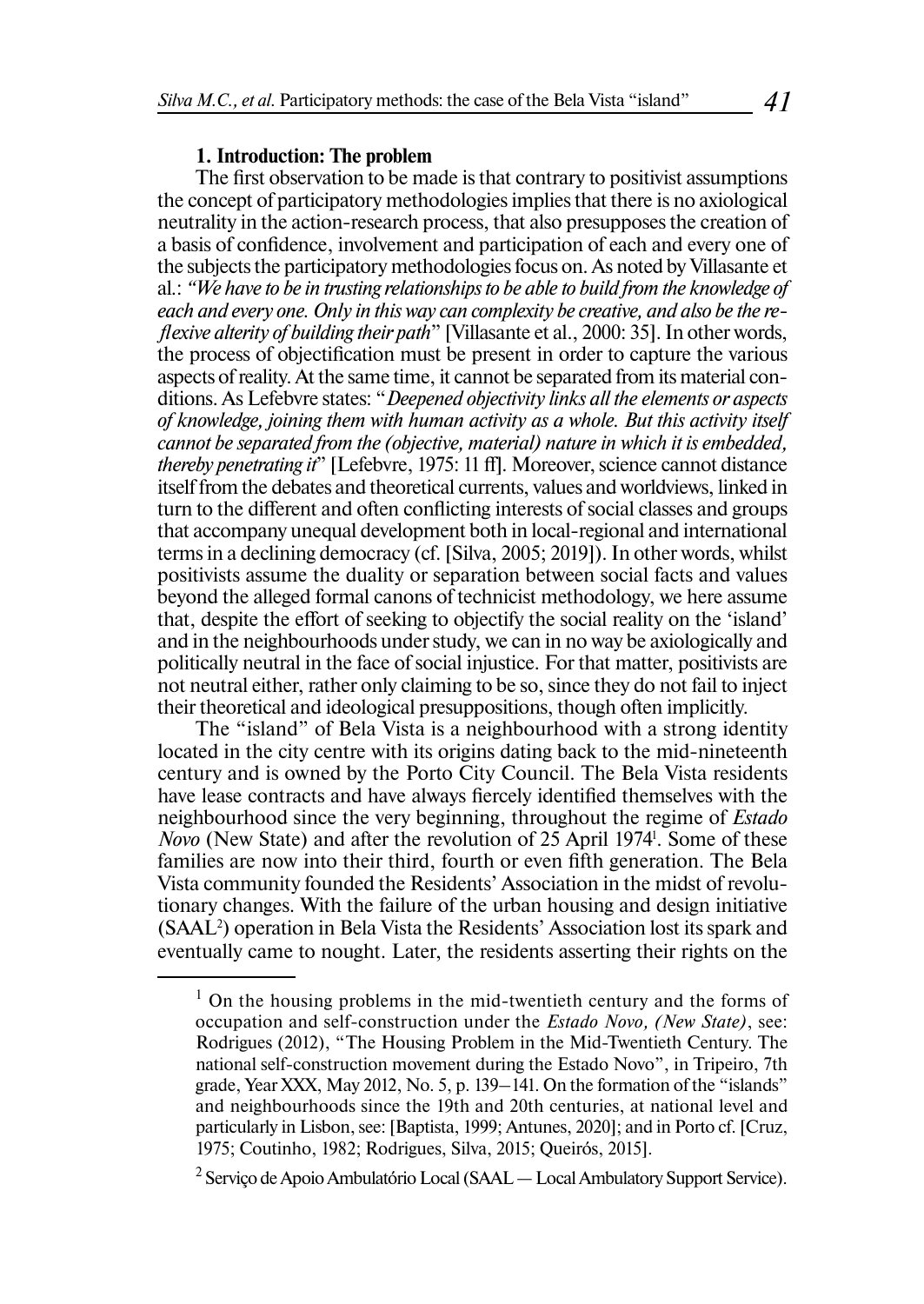basis of Decree-Law 594/74 of 7 November, re-established the Residents' Association with a new Deed and Statutes<sup>3</sup>. We have selected the Bela Vista "island" in Porto as an exemplary case not only of participatory methodologies, but also of action-research. Given the interest such an experience has for specialists and the general public, we will provide a brief presentation of the research path for this project.

Local governance of Porto led by the Municipal Council promoted, over decades and even at present, alleged programmes of urban regeneration and rehabilitation within and outside the city centre (the ARU's for the Historic Centre, Campanhã, Bonfim, Lapa and Aliados areas). Such programmes facilitate an increase in urban rents by the law of supply and demand but without economic justification, social justice or fiscal equity. The programmes have inflamed the prices of the urban land, calling into question the city as a collective construction. In the case of the housing policy, it has been understood more as a business rather than a matter of public wellbeing. The neoliberal policies of the Porto city governing body, guided by the interest of immediate profit as well as by the concept of the citizen as *homo oeconomicus*, have transformed the life of the city in line with the speculative prices of the housing market and the financialization of the city's economic life. The political management of the city, hostage to the economic parameters of neoliberal ideology, takes us back to the elimination of what Arendt [Arendt, 2006] called "normal life" and what Marx and Engels [Marx, Engels, 1976 (1846)] called "life confined by necessity". The following question certainly arises: since this has not recurring practice in previous mandates from the 1980s to the present, how one can explain the success of the rehabilitation and renovation of the "island" of Bela Vista, 45 years after the first SAAL experience? What factors did contribute to this exceptional case, given the fact that the general panorama in the country and in the city ran contrary to the dominant policy of the Porto Municipal Council and, especially, of the public company *Domus Social*, encharged with the management of social housing but intertwined with other covert interests?

In the article we aim to describe and analyse the process of rehabilitation, taking into account that the various participants and institutions that collaborated in this operation did not follow the strict patterns dictated from above, but rather, in a reflective and practical process, managed to

 $3$  Cf. Decree-Law 594/74 of 7 November that recognises the right to free association, stating for the first time that the "right to free association is a basic guarantee of personal fulfilment of individuals in their life in society. The principle of the rule of law, which respects the individual, cannot impose limits on the freedom to form associations.  $\langle ... \rangle$  In the ongoing democratic process, the requirement for administrative authorisations that conditioned the free establishment of associations and their normal development must be abolished". See also the publication of the Statutes of the Residents' Association in the Official Gazette *Diário da República* (1 October 1975, No. 501, Series III).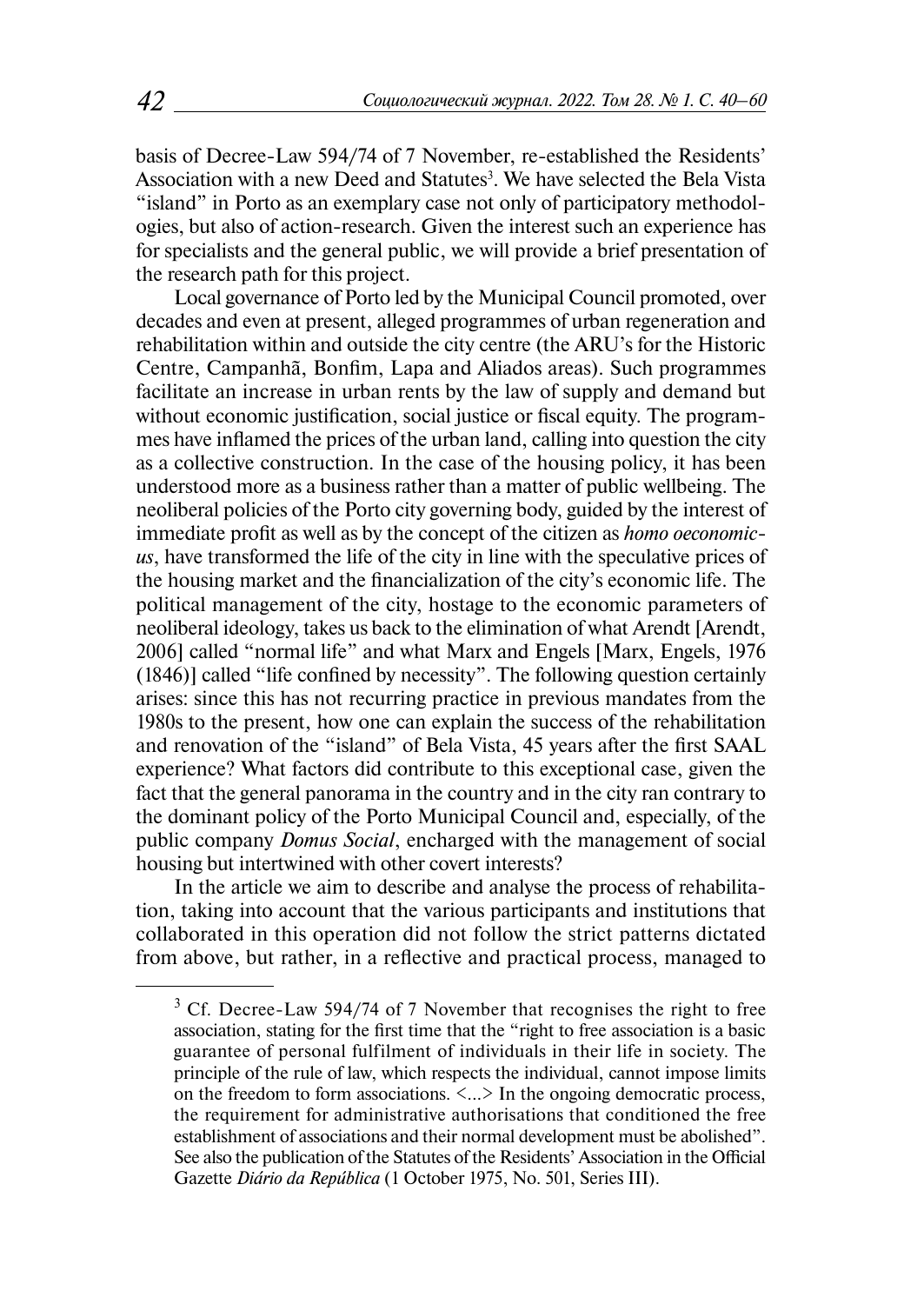involve the residents themselves, along with technicians, social scientists, politicians and managers, for the construction of solutions. The Bela Vista operation  $(2013-2017)$  was implemented by members of  $LAHB<sup>4</sup>$ , Imago and the Residents' Association, later joined by researchers of CICS.Nova of University of Minho and the Housing Department of the Porto Municipal Council. It was based on a process of theoretical-practical approximation from an action-research experience in which the neighbours of the 'island' and the members of the multidisciplinary team (architects and social scientists namely sociologists and anthropologists)<sup>5</sup> took part in the implementation of a programme of basic participatory architecture within the framework of a process of renovation and rehabilitation for a community that faced extreme housing vulnerability<sup>6</sup>.

#### **2. An exemplary case: participative methodologies as part of a collective construction process**

From the very beginning of rehabilitation process in Bela Vista in 2013 the specialists team recognised the importance of anthropological and ethnographic work based on a qualitative approach. It was particularly important to carry it out through participant observation inside and outside the "island",

<sup>&</sup>lt;sup>4</sup> The Basic Housing Lab (LAHB), coordinated by anthropologist Fernando Matos Rodrigues and architects António Fontes and André Fontes and later also by sociologist Manuel Carlos Silva, was established at the Headquarters of the Residents' Association of the "island" of Bela Vista during the period when the Bela Vista renovation operation took place between the end of 2013 and the end of 2017. In order to set up the LAHB it was necessary to demolish some interior walls and to introduce some basic infrastructural preconditions such as piped water, electricity and improvements to the roof. The work was carried out with the collaboration of residents and commitment of members of the management of the Residents' Association, namely António Fontelas Lopes, Aloísio Pinto and Mário Pinto, young architects Fábio Filipe Rodrigues Azevedo and Catarina Pires, namely between 2014 and 2016 and several researchers of CICS.Nova from University of Minho. Imago was the office's name of architects António Fontes and André Fontes. The names of residents and technicians are given with their informed consent, otherwise they are marked with letters that are not the initials of the names.

<sup>&</sup>lt;sup>5</sup> In this process of empowering the community took also place a project approved and funded by FCT within the framework of the Horizon 2020 Programme entitled *Ways of Life and Forms of Inhabiting; the 'islands' and popular neighbourhoods in Porto and Braga* (PTDC/IVC-SOC/4243/2014), under the academic coordination of Manuel Carlos Silva, of University of Minho.

<sup>&</sup>lt;sup>6</sup> In this regard, cf. theoretically [Faty, 1980; Baré, 1995; Tarsi, 2018; Rodrigues and Silva, 2015]. About the building of the basic participatory housing project, cf. the book-catalogue *A Cidade da Participação* (City of Participation), organised by Rodrigues et al. [Rodrigues et al., 2017] and published by LAHB/CICS. Nova\_UMinho and the Publisher *Edições Afrontamento* with the cooperation of the photographer Susana Varela.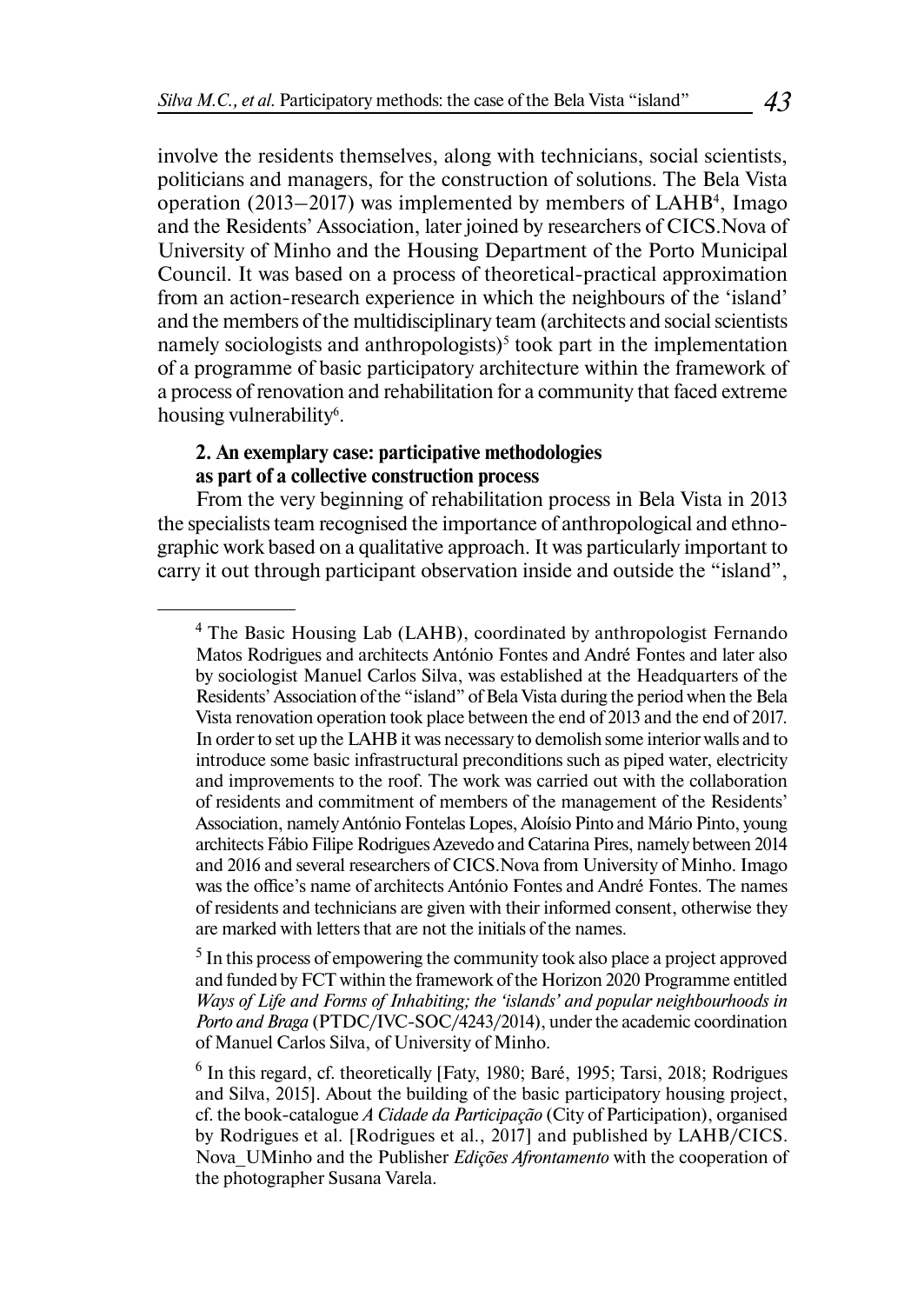whilst staying within the framework of action-research, that requires the close possible collaboration between residents, specialists and researchers not only from a cognitive but also an affective point of view (cf. [Almeida, Pinto, 1990; Hannerz, 1993: 19; Signoreli, 1999; Caria, 2003: 37 ff; Silva, 2003; 2012: 198; Bright, 2020]). It was in this socio-spatial and urban context that the Bela Vista operation was developed as a participatory process, making use of action-research and participation methodologies (ARP), as generally designed by Villasante et al. [Villasante et al., 2000: 11–18; 35–37] and taking into account Arnstein's [Arnstein, 1969] typology<sup>7</sup>, that insists on the importance of participatory processes for the collective benefit, considering participation the guarantee of a spatial justice. Moreover, the principle of participation is included in Article 53 of the recently approved Housing Framework Law $^{\rm 8}.$ 

Taking these principles into account, observation activities were established by the team with a certain regularity, bearing in mind a holistic approach to the community. This provided an understanding of the relationships and activities both inside and outside the community, of private and public interactions, of who lived on the "island" and who from outside maintained a relationship with residents. Kinship grids were constructed in order to understand the links between insiders and outsiders, that helped to eventually discover that there were very strong links between families living on and off the "island".

<sup>&</sup>lt;sup>7</sup> Cf. for example, the Ladder of Citizen Participation, by the specialist Sherry R. Arnstein [Arnstein, 1969], who presents eight types of participation in her work, which are in turn categorised into three groups: (*i*) Citizen Power: Citizen Control, Delegated Power and Partnership; (*ii*) Tokenism: Placement, Consultation and Informing; (*iii*) Non-participation: Therapy and Manipulation. It defines "Citizen participation" as the redistribution of power that enables citizens who are excluded from political and economic processes to participate in shaping and managing them.

<sup>&</sup>lt;sup>8</sup> Cf. Housing Framework Law, Law No. 83/2019 of 3 September published in the Official Gazette *Diário da República*, 1st Series, No. 168, p. 11–33, approved thanks to the determination of the Environment, Spatial Planning, Decentralisation, Local Government and Housing Commission and under pressure from the Portuguese left-wing political parties the BE and the PCP/PEV, which were supported by the PS and its left wing independent Member of Parliament Helena Roseta, thereby placing, in the middle of the housing crisis, especially in the metropolitan areas of Lisbon and Porto, the problem of housing shortage as due to the political agenda, aggravated by ultra-liberal legislation, from the time of the PSD/CDS government. The aforementioned Article 53 forms part of Chapter VIII — Information, participation, associativism and protection of rights: Article 53 — Right to Participation. The first point states that "citizens have the right to participate in the drawing up and revision of public planning instruments for housing, at the national, regional and local level". The second point states that the "State, the autonomous regions and local authorities shall promote the active participation of citizens and their organisations in the design, implementation and evaluation of public housing programmes".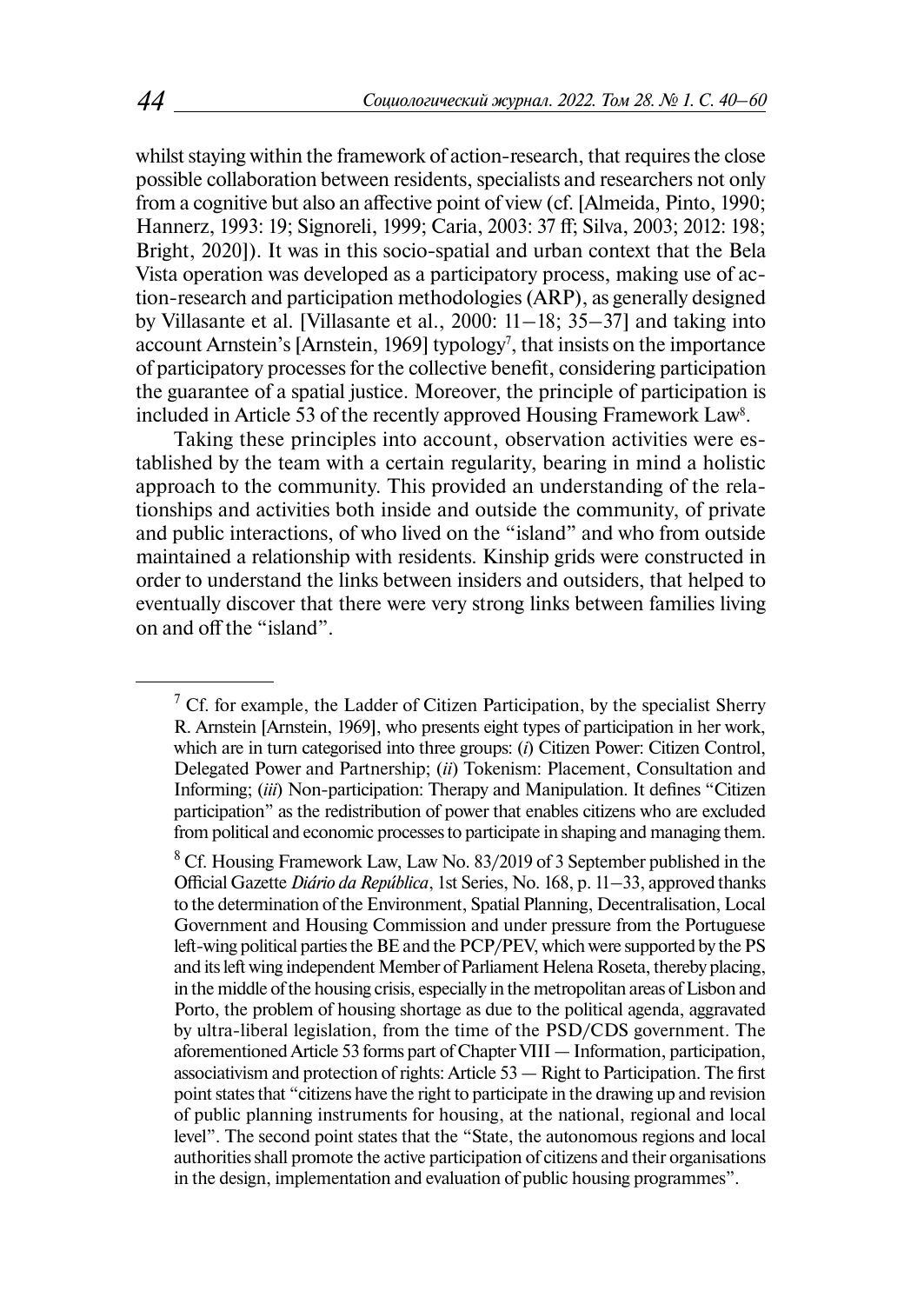The process also had the methodological and theoretical support of the research work carried out at the Interdisciplinary Centre for Social Sciences (CICS.Nova) of the University of Minho. The approach was focused on action research, where residents are not seen as simple "objects" of study, thus denying them the status of subjects and protagonists in such processes in both rural and urban research contexts<sup>9</sup>. The coordinating team of the basic participatory housing project undertook the entire renovation process of the "island" of Bela Vista based on the methodologies applied and the practical experiences trialled over the years of programming and implementation**.** In short, it was assumed that the residents are citizens/stakeholders and protagonists in this construction process of the basic architectural project of the "island" of Bela Vista, in accordance with national and international regulations<sup>10</sup>.

The process of renovation in Bela Vista was based on the fieldwork undertaken not only in surveys but mainly in interviews and participant observation and several deeper conversations in order to learn about, understand and interpret the ways of living in this community, based on the construction of maps concerning the *habitat,* and the process of basic participatory architecture (cf. [Rodrigues et al., 2017]). The trust eventually built up made it possible to enter the houses of the residents, who were prepared to share their family history. The memories — both good and bad — came back to life with a certain encouragement. Family "tales" were remembered, journeys through life, lives long and full, others unfairly cut short. Archives of memories, family albums, secrets well kept by time and silence, the conversations summoning memories, in which the profound silence of one's gaze inhabits this small world that reveals itself in such a poetic and heartfelt manner<sup>11</sup>. Words provide meaning, organise and

<sup>&</sup>lt;sup>9</sup> Cf. [Silva, 1998; 2003; 2012; Ribeiro, 2010; 2017; Rodrigues and Silva, 2015]. See also the following fieldwork in other contexts: [Rabinow, 1992; Rahnema, 2012; Guber, 2004]. In the specific case of the process for the "island" of Bela Vista, the design also drew on the experience of theoretical and practical work carried out over a number of years by Rodrigues [Rodrigues, 2005; 2014; 2015; Rodrigues et al., 2015a; 2017].

<sup>10</sup> Cf. the *World Charter on the Right to the City*, UNESCO. The approval of the *Housing Framework Law* enshrined the right to a place, to participation and to decent housing: cf. Law No. 83/2019 of 3 September, Official Gazette *Diário da República* (1st series. 3 September 2019, No. 168, p. 11–33). See also the *Carta do Porto. Para a Reabilitação das Ilhas da Cidade*, approved at a Seminar on 17 June 2017 and published by the Basic Housing Lab in the same year.

 $11$  On the relevance of memory in reconstructing the identity of families and the community (cf. [Candau, 2006]). In the specific case of the study about the community of the "island" of Bela Vista and, in particular, the memories of Sra. Rosa or, more affectionately, Rosinha, the discovery of her poetic writings that later the team, namely Fernando Matos Rodrigues, undertook to publish was possible thanks to the team members socialising with Sra. Rosa, who spent most of her time in the living room. She always sat in the same place, a place of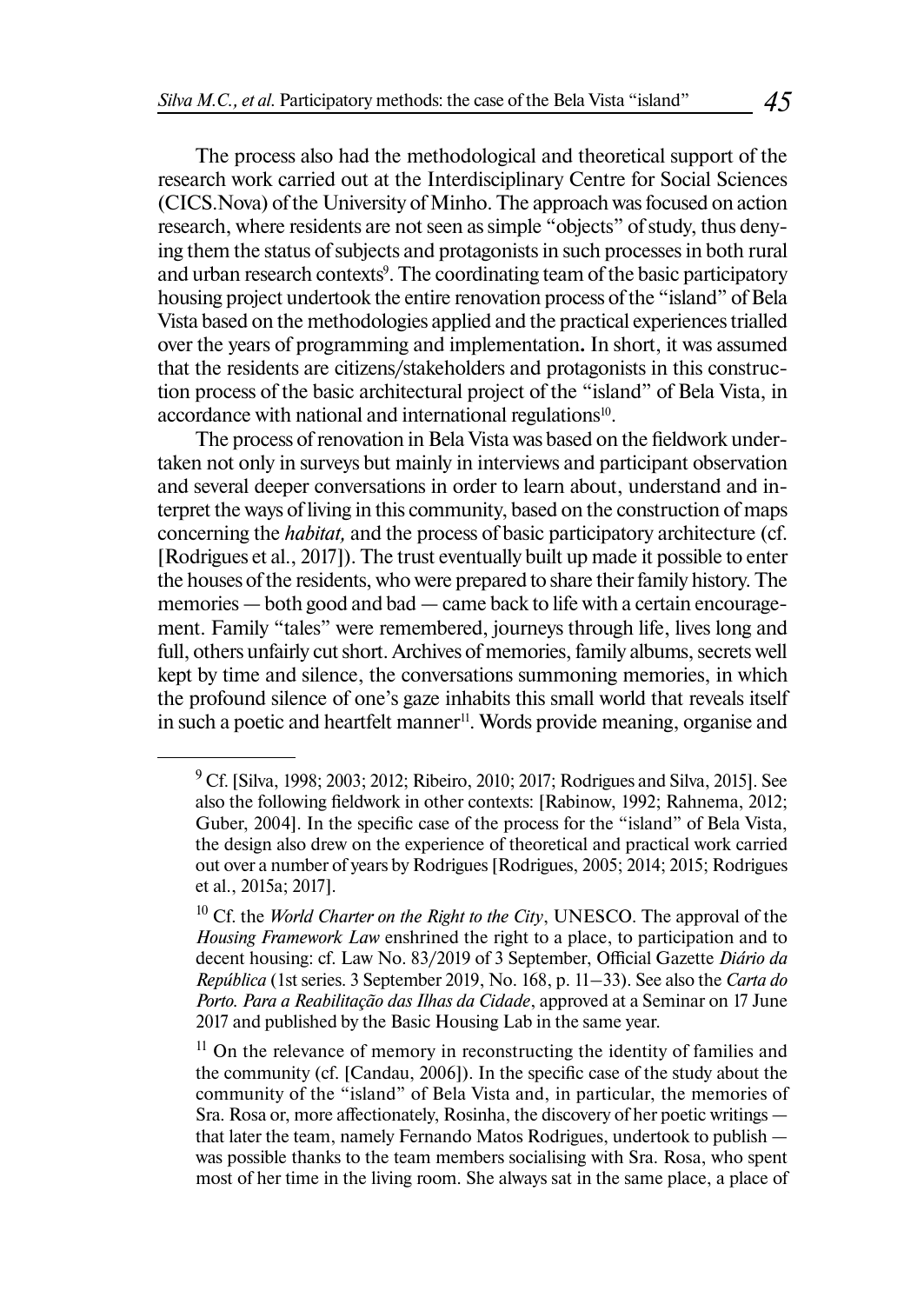identify images which, in a flow of sharing and commitment, reveal their life stories and those of their families in the community they belong to.

Our mappings focused on the collective and the domestic space. The latter consisted of a small room, usually with a round or rectangular table in the centre, several chairs around it, a sofa, a piece of furniture with decorative plates, a refrigerator and a TV set<sup>12</sup>.

It was in this context that we learned and decoded ways of thinking and the *modus operandi* of the inhabitants in their search for solutions, even if precarious in self-construction, for specific problems, such as the absence of sanitation, public lighting, construction problems, the lack of space inside, the absence of ventilation inside the dwellings, the absence of toilets, kitchens and heating in the houses13. The time spent together allowed us to understand the relational spaces between theirs and others, which helped to access the meaning of things, of objects in space, of their ways of dwelling and organising life. At the same time, the co-living on the "island" allowed us to get to know and interpret their identities, the relationship between the public space or 'front region' and the private one or 'back region', the appropriation of space itself, this being the starting point for getting to know the space of the others — absent or present (cf. [Goffman, 1973; Remy, 1973; Giddens, 1989]). Direct observation with moments of great interaction, conversation and sharing with the residents made it possible to collect information, in terms of quantity and quality, to be used in the project and address the housing shortage problems and the aspirations of the residents of this community-'island'. We therefore took part in the implementation of action-research processes with a strong involvement and participation of the residents and, in particular, of their Association in defining

great emotional attachment for the elderly woman, as it was there that her husband had sat. It was in the living room that he ate his meals, read the newspaper and watched television. In this room Sra Rosa had photographs of her and her husband. There was also a picture of the Porto Football Club team in the year they became European champions and a picture of Our Lady of Fátima, her two affective and religious symbols.

 $12$  For example, before the renewal of the "island", another resident named Ritinha used to cook meals for her family (husband, daughter, sons and their grandchildren) and her neighbours. The small-sized kitchen was painted green, with a cooker, a table with a basin that functioned as a stall for washing dishes and preparing food. The washing machine was also located in this room. The house had no bathroom neither hot water.

 $13$  Cf. [Rodrigues, 2014]. Each one went about solving the shortcomings of their dwelling according to their ability. Sr. MP had been carrying out works with the help of friends and family members who worked in the construction industry. Others did everything themselves. Few resorted to labour from outside the 'island'. The sanitation and lighting of the alleys and corridors of the 'island' were undertaken with the labour of the residents and with the help of materials supplied by the Bonfim Parish Council at the end of the 20th century (cf. [Rodrigues et al., 2015a; 2015]).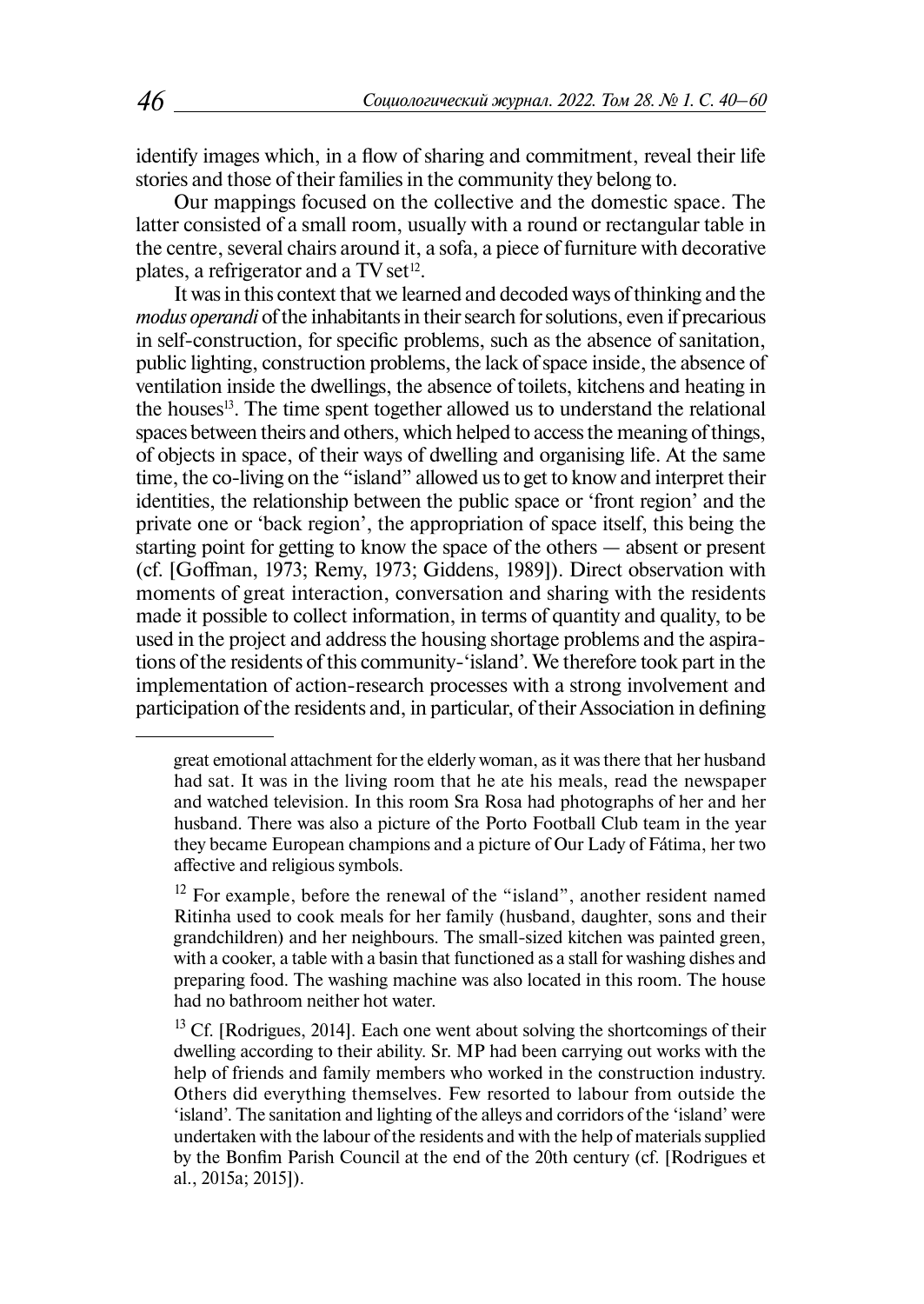the respective programmes and project design, from which it was possible to construct active-alternatives [Chambers, 2012: 157 ff]<sup>14</sup>.

On the one hand, the richness of the ethnographic experience and the co-presence in the community is extremely significant not only to understand and interpret the reality of a certain 'island' or popular neighbourhood, as mentioned by Bourdieu et al. [Bourdieu et al., 2002: 2], but also contributes to deconstructing aprioristic rhetoric or decontextualised narratives. On the other hand, as the same authors warn, the practical and empirical aspect cannot and should not be detached from epistemo-methodological questions and theoretical approaches, and a research practice centred on the construction of knowledge based precisely on theoretical problematisation and the search for methodological and technical rigour in empirical research are considered necessary. Thus, sociological practice and committed knowledge [Bourdieu et al., 2002] cannot give up "mediation and the theoretical and technical apparatus" and should not "devalue any of the conceptual or technical instruments that give rigour and strength to experimental verification". In fact, the whole action-research process and participation in the "island" of Bela Vista always bore in mind this search and theoretical and conceptual foundation without ignoring not only empirical knowledge of the reality of the "island", but also the participatory aspect<sup>15</sup> of the community within a framework of commitment to it [Silva, 2003: 177–182].

<sup>&</sup>lt;sup>14</sup> Cf. [Chambers, 2012: 157 ff] and especially [Bright, 2020]. Regarding the defeat inflicted on the working class in the closing of the mines in England in 1984–1985 by Margareth Thatcher'government, this last author emphasises the experiences of participatory research teams involving academics, artists, trade unionists, activists and residents as intergenerational communities of covert, disturbing and even traumatic memory, however, embodied and present in deindustrialised spaces of coal mines, resistant to reimagining and alternative forms of reconstruction of identity and collective action through art (theatre, drawing, poetry, music). This reconstruction has an open and affective, horizontal and intersectional basis (territory, class, gender), positively facing the future with hope. Cf. also the projects Working with Social Haunting, Unclosed Space and Song lines to Impact and Legacy on website [https://www.socialhaunting.com](https://www.socialhaunting.com/)

<sup>&</sup>lt;sup>15</sup> In the *Contemporary Dictionary of the Portuguese Language* (2001: 2762–2763), published by the Lisbon Academy of Sciences, the entry for the Portuguese word for Participation — *Participação —* states that it derives from the Latin *participatio*, that is, the action or result of intervening, of taking part in something, equal to intervention. But it is understood above all as the action or result of actively cooperating, of showing solidarity and associating with others to achieve something. The *participant* is the one who is present, who intervenes, who takes part. To *participate* means to take part, to be present and to intervene, to have participation. From this linguistic complexity, we can state that the whole participatory project requires a much greater involvement and commitment from people than other forms of work. In this sense, participatory projects have a catalytic effect in the way they strengthen the voice of the community in defending its rights. Participation is not limited to information and consultation, which, even though necessary in research, cannot be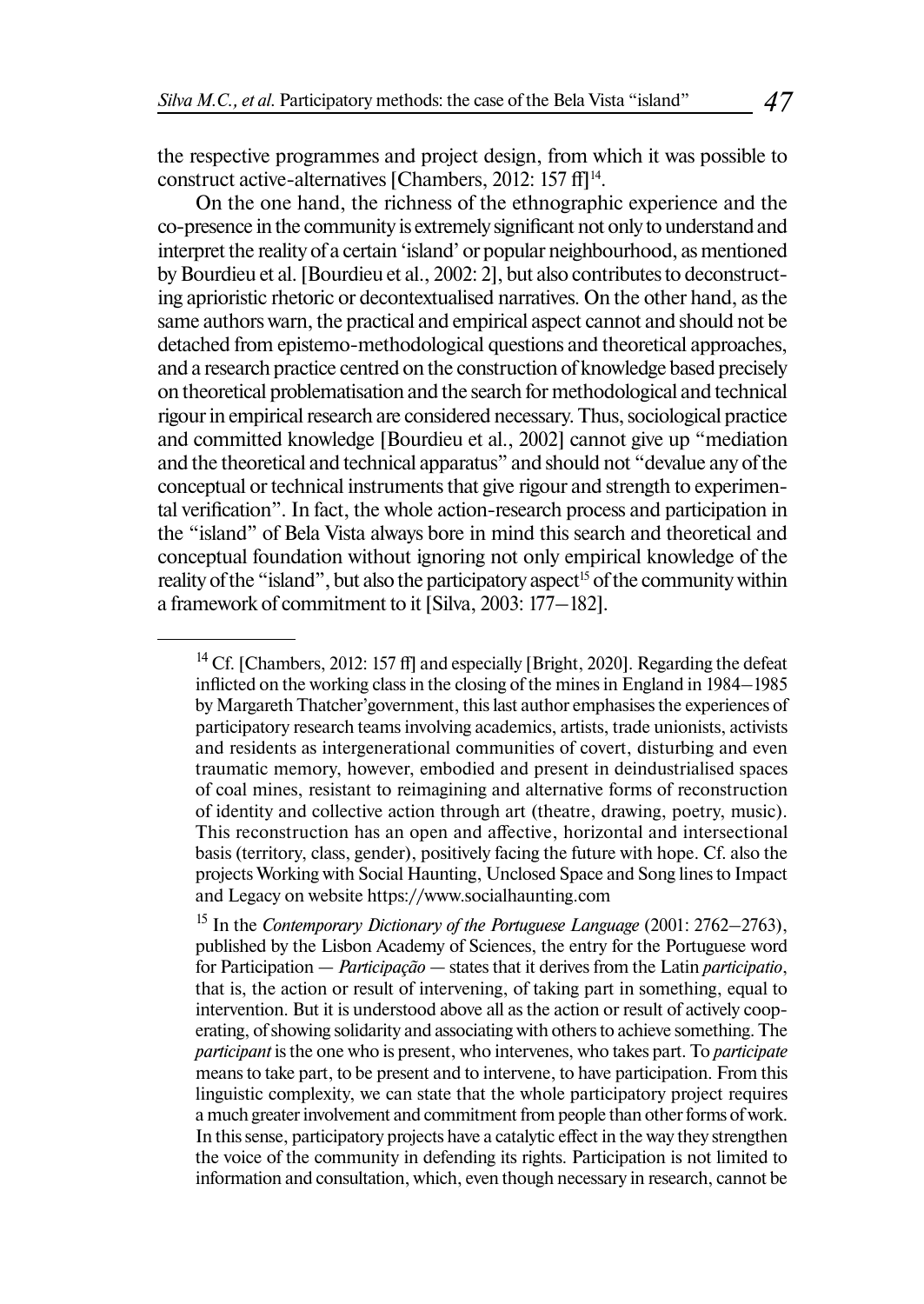This process cannot and should not ignore the resistance and struggle for the right to housing in the city of Porto, that, although incidental, fragmentary and not always coordinated and effective in their action, are certainly relevant<sup>16</sup>. In recent years it has been possible to follow several communities that have resisted in their fight for the right to a place and housing. We would highlight the cases of the African community of Riobom, the community of the "island" of Tapada, the Nicolau neighbourhood, the D. Leonor neighbourhood, the 'occupy' community of Gama, the Lomba neighbourhood, the Póvoa "islands" (cf. [Rodrigues, Fontes, 2018]). The communities that require rehabilitation/renovation plans for the houses that, given their low resources, can be carried out at low cost, with support from the central State and/or the Municipality itself, and meet the necessary conditions for decent housing. From this action for the right to a place and to housing, the Basic Housing Laboratory team had been building a path of commitment, trust

confused with participation or, when pretending to appear as such, results in 'false participation'. For example, Lefebvre, on the problem of "false" participation "was very insistent on the idea that there can be an illusory participation: gathering two hundred people in a room and presenting them with a programme, claiming that this is the plan that has been drawn up. This is not even consultation, i.e. publicity, it is false participation" [Lefebvre, 1976: 4 ff]. Pinaud considers that "participation should be understood as governance, the latter understanding the way it redistributes power from the State to social bodies and, in some cases, as part of the process of social production of the *habitat*, linking self-management to bottom-up processes" [Pinaud, 2006: 2–3]. We are in full agreement with the author that also considers that participation can take place at different stages of the process: participation in diagnoses, objectives, programming and planning, designs, implementation, and also project operation, execution and management.

<sup>&</sup>lt;sup>16</sup> On the new urban movements struggling for the Right to Housing we would highlight the gathering on 7 April 2018, at 3 pm in Praça da Batalha under the slogan "More Housing, Less Speculation!" and the march in the city of Porto on 22 September 2018 under the slogan "For Our Lives. For ourselves. We fight." It is also worth mentioning the gathering in the Largo de São Pedro de Miragaia of the residents of the historic centre of Porto who were being evicted from their homes, from their neighbourhoods through the application of the Cristas Law (also known as the "Snail" Law) and the pressure for Local Housing. Fernando Matos Rodrigues, an anthropologist and activist, exposed these struggles in some 'islands' and social neighbourhoods, in articles published in newspapers, especially about the "island" of Bela Vista, such as: "For an anthropology of inhabiting. The islands of Porto". In *O Tripeiro*, 7th grade, Year XXX, November 2011, No. 11, p. 326–327; "In defense of the right to housing in Bairro Nicolau do Porto", in *O Público*, 2 August 2013; "The rehabilitation of Bela Vista Island. New paradigm in housing policies for the city of Porto", in *O Tripeiro*, 7ª Série, Year XXXIV, January 2015, No. 1, p. 8–9; "About the rehabilitation of Bela Vista. The importance of the Bela Vista Islands" in *O Tripeiro*, 7th grade, Year XXXIV, February 2015, No. 2, p. 46–51; "New Life for the Port Islands. Regarding the rehabilitation of Bela Vista in the parish of Bonfim", in *O Tripeiro*, 7<sup>th</sup> grade, Year XXXIV, March 2015, No. 3, p. 86–87. Cf. still [Rodrigues et al., 2017].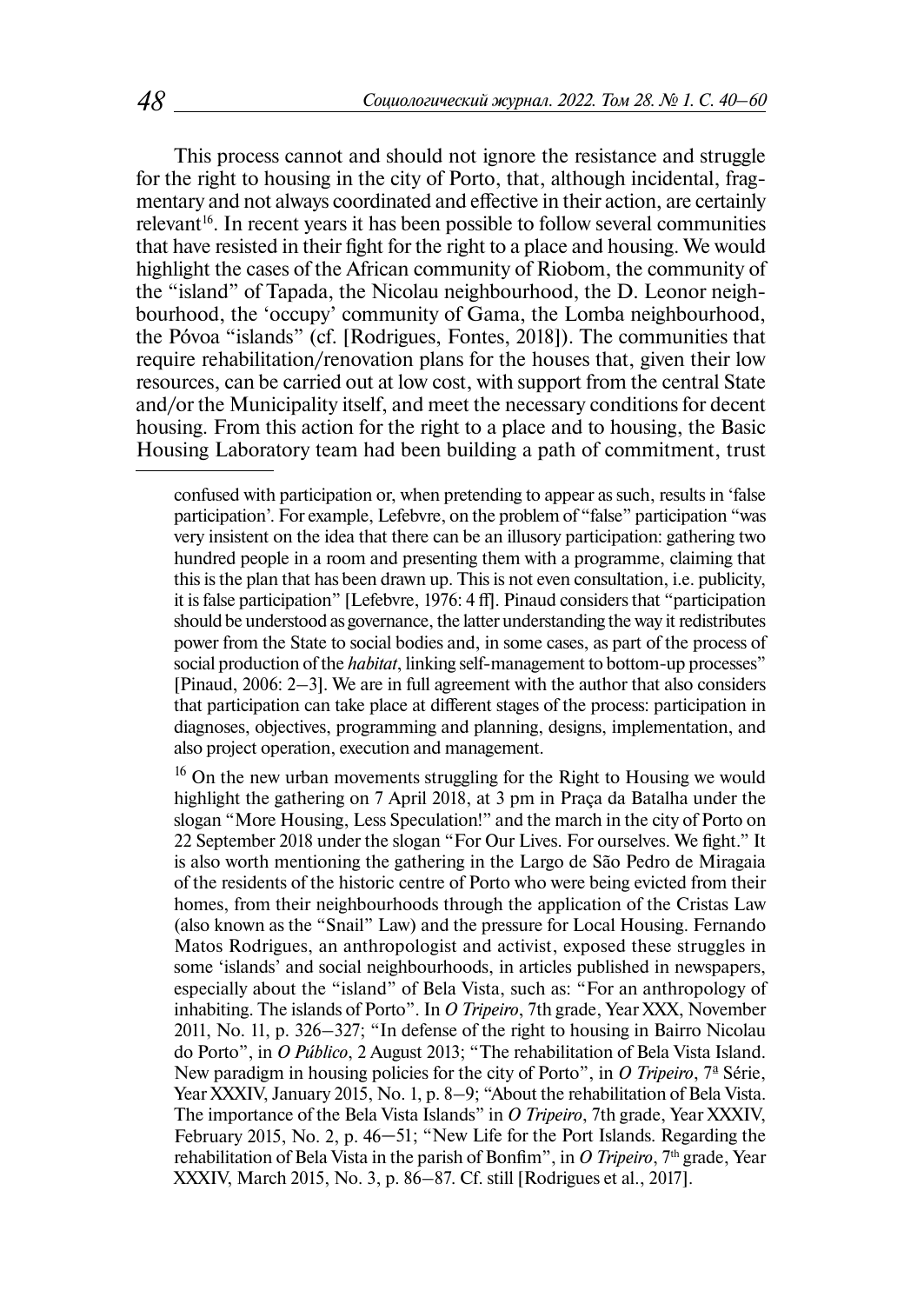and solidarity for and with communities that were in situations of significant social and housing vulnerability in the city of Porto<sup>17</sup>.

In short, it was not only the application of the usual methods and techniques in the social sciences, but also action research, participant observation and the use of participatory methods with community members, as stakeholders, that allowed us to get to know the 'island' and its residents in a holistic and wide-ranging manner.

## **3. Action-research in the process of rehabilitation and renovation of the "island" of Bela Vista**

In previous years, particularly since the precedents of the eviction of residents of the 'islands' and social housing neighbourhoods by the Mayor Rui Rio, various forms of resistance to evictions had emerged, especially in the final part of his last mandate. New forms of struggle for the right to the city had reappeared, translated into slogans such as, "*O Porto não se vende*" (Porto cannot be sold), in a clear delineation and contestation of the spatial and economic expansion of national and international financial capital, expressed in the processes of gentrification and the prior speculation of urban land. It was in this context that, in the run-up to the 2013 local elections, citizens, whether or not from the 'islands' and working-class neighbourhoods, including Bela Vista, gave their support to the independent candidate Rui Moreira on the condition of his commitment to the rehabilitation and renovation of the neighbourhood. They assumed that this would only be possible if sound economic policies were implemented, addressing city sprawl and planning and designing the city on the basis of the territory, its topological idiosyncrasies and above all with the involvement of its residents as co-constructors of the city and its rehabilitation projects for the 'islands' and working-class neighbourhoods (cf. [Rodrigues et al.*,* 2017] and, in general, [Salat, 2017: 31 ff; Bourdic, Kamiya, 2017: 69 ff]).

In this part we will describe how the residents of the Bela Vista 'island' were re-approached in attempt to identify the constraints the residents might had felt about the previous SAAL process with the outcome that lead to a significant frustration. It was both important to overcome the negative memory (about the lack of the result, not about the participation process) and to learn and start from realities and idiosyncrasies of the residents in the construction and design of solutions.

When summarising in writing the process of creating a basic housing plan, we realised that the work of design and rehabilitation was diverse and complex, but also demanding not only for us as technicians and social scientists, but even

 $17$  The Laboratory team participated in the 11th Environment, Spatial Planning, Decentralisation, Local Government and Housing Commission at the Portuguese Parliament on 8 February 2018, at 2 pm a Hearing with representatives of the residents of the 'islands', particularly the Pro-Federation of Islands and Popular Neighbourhoods of Porto. Fernando Matos Rodrigues, Manuel Carlos Silva, António Cerejeira Fontes were present from the Laboratory along with members of the "island" of Tapada Residents' Association. Rui Moreira, Mayor of Porto, also attended the hearing.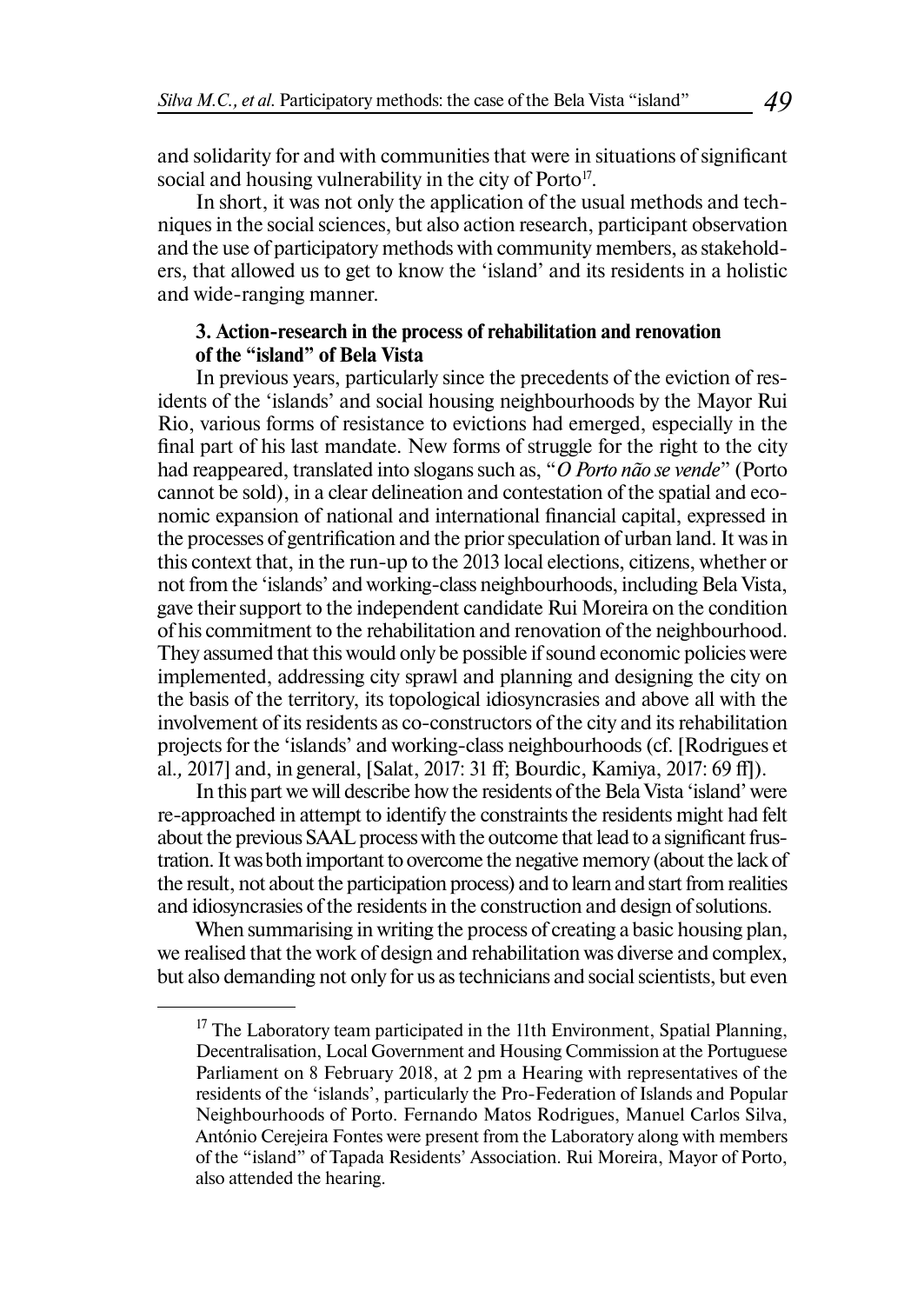more so for the residents, for whom participating in the project of 1975–1976 did not bring any positive result. Therefore, a meticulous and committed reflection on the case was required. At the same time it was crucial to protect the residents from a new failure that would have affected even deeper the community in a situation of social and psychological vulnerability. It is worth narrating one of the first interviews with the resident Mário Pinto, a member of the Board of the Residents' Association, in which he, at the age of 82, recalling the frustration of the SAAL in 1975–1976, describes the community's enormous disappointment at the failure of the project to be implemented by the architect A.F.:

"It was a discredit to everybody, a great frustration. The Association began to disintegrate, we lost almost everything... There was always that mark of doubt in any promise of renovation... and it would come soon, it would happen like the other times. No one has ever come here to explain anything or why the process has been stuck. The Architect F.A. made a lot of noise, argued a lot with the residents, but never explained anything. After four years, since the Architect A.F. appeared on the 'island', the inhabitants wanted to 'kill' him. He explained the whole process, saying that they (the architects F.A. and A.F. from the Fund for the Development of Housing — *Fundo de Fomento da Habitação*) did not like the project and the matter was resolved. While the Bela Vista process was going on, the architect B.D. often came here to talk to the team of architects. But he never came back. People gave up and moved to the neighbourhoods. The Municipality came here, whoever wanted to go could go. The only one who did something for us was Dr T.M. Of course now we tend to believe that it will be the same this time".

The first contacts with the community made it clear that there was no room for failure in the new attempt to relaunch the participatory basic housing project in Bela Vista, otherwise the community would be totally disillusioned. That led Mário Pinto to say: *"We can't go back to being the laughing stock on the street"*. In conversations and meetings with the residents, one could sense this climate of drama, fear and insecurity given the possibility that the basic participatory housing project might not materialise. For example, C.P. was always afraid that the island of Bela Vista would not be rehabilitated. Many times she criticised António Fontelas, the current President of the Association, accusing him of *"being wrong",* that this was *"all a lie"*. It was only when the Basic Housing Laboratory set up in House 42 on the 'island', and above all after the visit of the Mayor Rui Moreira with his commitment to the residents that things calmed down. It was late September 2013 when the meeting between Rui Moreira, members of the Laboratory and the residents took place in the square at the entrance to the "island". We were in the middle of a local election campaign. And one of the LAHB members made it a condition of electoral support for the independent candidate Rui Moreira and probable winner of the electoral campaign for the Mayor that he would promise rehabilitation of the 'island' of Bela Vista with the contribution of other stakeholders. However, this required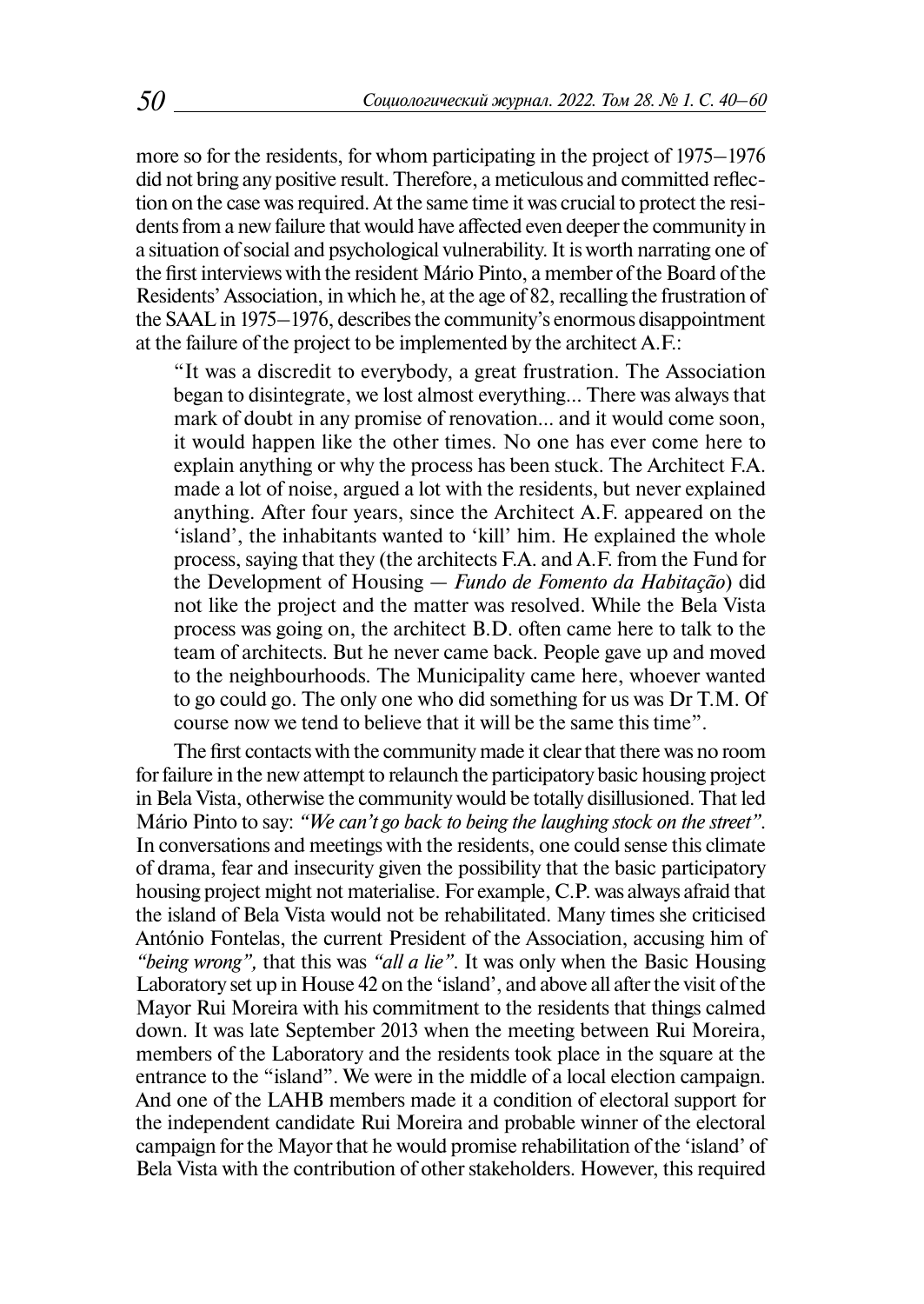a close work of various participants operating outside and within the institutional space of the City Council, particularly after the victory of Rui Moreira. It took several assemblies and meetings between the Residents' Association, the LAHB team and researchers from CICS.Nova in order to reach an agreement between Rui Moreira's movement, which would later be supported in a post-election coalition by the Socialist Party (PS). Beside Manuel Pizarro's openness, as Councillor for Housing, to the extent that the City Hall would provide support for the assessment of the situation of the families, two other Councillors were particularly committed to the process, namely: Paulo Cunha e Silva, Councillor for Culture and Manuel Correia Fernandes, Councillor for Urbanism. Despite the pressure from *Domus Social*, the intervention of these two councillors and several media reports involving the Councillor for Culture and the team made the definite approval of the project irreversible with the seal of the Mayor.

The most pressing questions that concerned the members of the Residents' Association were homelessness and the cost of rent after the renovation of the houses. In previous decades the "island" had been victim to forced evictions by the municipal company *Domus Social*, that created great mistrust towards the municipal housing authorities.

Beside institutional and other pressures, residents had to face the presence of the LAHB team all the time, that brought advantages and disadvantages, risks and opportunities for the implementation of a participatory programme. It was not always easy to finish a job, to get on with a more technical or bureaucratic aspect, but what was gained in terms of knowledge, involvement and commitment was much stronger and decisive for the progress of this process than what could be have been "lost" in terms of efficiency. This situation of permanent negotiation with the residents and, in particular, with the participation of the Board of Association Directors turned out to be the greatest strength of this operation. In addition to the participation of the residents themselves and, in particular, the motivation and commitment of the Residents' Association, two other factors were crucial for establishing the basic preconditions of the success of the collective action of the community: the participation of technicians and social scientists capable of guaranteeing the presentation of the proposal and the political commitment of the successive political stakeholders who ended up holding the instruments of power essential to approve and implement the project.

The Bela Vista operation was preceded by a diverse set of events, such as seminars, lectures, debates, meetings, assemblies, meetings between the community, members of the LAHB, researchers from CICS.Nova, local politicians and union leaders from the city, with the presence of national researchers and international experts debating these participatory housing themes<sup>18</sup>.

 $18$  These seminars and meetings with the participation of residents and local political representatives namely the mentioned Councillors for Housing, Urbanism and Culture were attended by national and foreign specialists from various organisations and university institutions, such as Sílvia Ferreira, Manuel Carlos Silva, Fernando Bessa Ribeiro, Elena Tarsi, Marco Kamiya, Javier Poyatos Sebastián, Graeme Bristol, Tais Sousa, among others.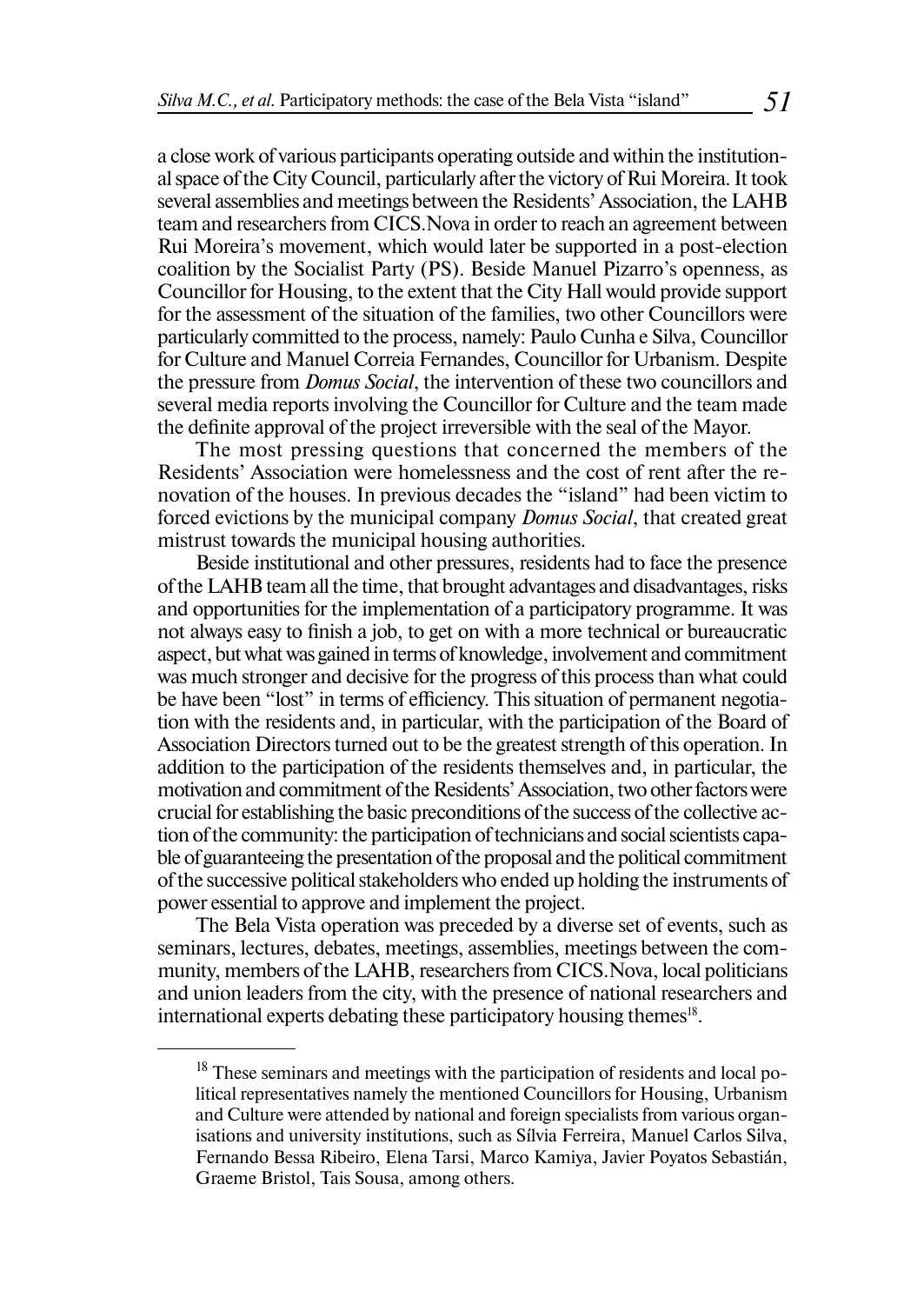On the "island" of Bela Vista it was possible to put into action a full set of participatory solutions, from the moment the LAHB was set up in early 2014 at the headquarters of the Bela Vista Residents' Association at the invitation of its president António Lopes Fontelas, thereby permitting greater proximity to the residents and learning about their problems and their way of life. With the moving of the LAHB team to the 'island' it was possible to increase the rate of involvement and the presence and interaction coefficient, mutual knowledge and sharing to such an extent that the residents and the social entities of the association actively participated in creating the physical conditions for the LAHB to be installed there. The works ranged from cleaning and storage, to the adaptation of the space to the new uses, organisation of the laboratory to ensure its efficiency and the installation of technology and furniture. The participation of the residents and, in particular, the members of the Association was not limited to manual tasks. They were also willing, often at their own initiative, to get involved in the discussion and design of new proposals and new solutions, particularly in solving certain construction flaws, as well as deficiencies in the *habitat*  and residing on the "island". The residents, especially the members of the Association, not only discussed ideas and options in a warm, lively, open and critical manner, but sometimes scrawled their ideas on paper. We were dealing with a very unique context and a space with open doors, where everyone could knock and enter.

Thus began the participatory work between the LAHB members and the residents. The involvement between community and experts provided for the construction of a space for sharing knowledge and skills and a strong commitment, essential for the implementation of the renovation operation of Bela Vista. Each resident collaborated according to their possibilities and their skills and competences. The laboratory was thus an open, pluralistic space, serving the residents and enabling the LAHB team to develop its activity for the benefit of the residents of Bela Vista. The spaces were shared by the community, the Residents' Association and LAHB members. There were no closed doors or spaces of exclusion. The LAHB was, by nature and function, an extension of the community it interacted and identified with, in short, as a work space but also and essentially a place for meeting, discussion and sharing, where everyone placed their hopes for success.

Once a basis of trust had been built, this allowed the researchers to enter the homes of the residents in order to talk about their lives, their problems and their aspirations. After a period of time, people started sharing old photographs of their family, of the 'island', of parties, of weddings, the names of parents, of children, of absent relatives. They gave us access to the correspondence of family and friends, diaries, poems, even personal documents. From this strong and intense relationship it was possible, for example, to recover and collect a set of poems by D. Aninhas, one of the Bela Vista residents, that, with her permission, were later published in a book by the Publisher *Editora Afrontamento* in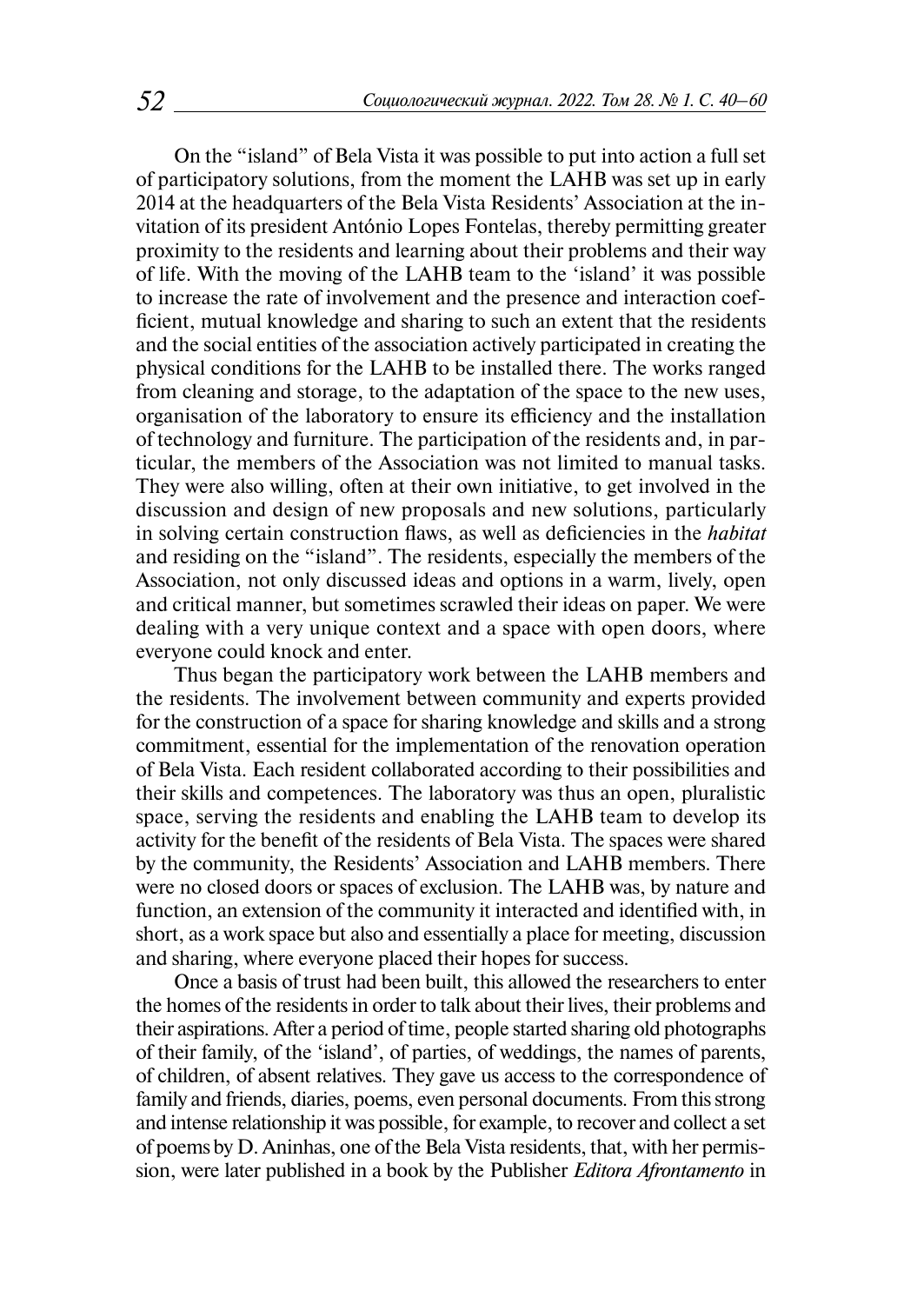partnership with the Cultural Department of Porto City Hall and the LAHB19. Through this practical ethnography we were entering into the memories of the Bela Vista residents, establishing dialogues between the past and the present, "excavating" a little their past, but walking together in the present. Indeed, housing, exercising several functions, is a shelter, a leisure space, a space for security and privacy, a space for possession and appropriation of a territory, a space for the organisation of individual, family and social life, but it is also a structuring factor in the definition of one's social position and family identity. In short, housing is the space where a person is allowed to establish neighbourhood and social relations [Giddens, 1989; Silva, 2012], a space, in the surrounding urban context of strong socio-spatial inequality, in which one can in a way realise the right to place and the right to the city and the sense of spatial justice (cf. respectively, [Lefebvre, 1968; Harvey, 1992; 2018; Soja, 2010; Tarsi, 2018]).

The participation and presence of the residents, particularly the Residents' Association, was crucial not only in preparing, participation and mobilising people at the beginning of the process but also during the rehousing works in the successive renovation phases to ensure the safety, stability and comfort of the residents, without ignoring the specific problems of mobility, dependency and fragility of the elderly and the sick. Technicians, researchers and residents did not accept the relocation and displacement of the residents during the undertaking of the work. An attempt was made to minimise the problems inherent to the construction process by studying possible solutions jointly and at each moment. Fortunately, there was not a single accident or any problems involving residents, workers or machinery<sup>20</sup>.

A "Programme for the Allocation of Houses following Construction"21 was drawn up in two phases. The first phase started on 1 June 2016, with an

 $19$  Cf. [Ana Ribeiro, 2015]. In the preface written by Fernando Matos Rodrigues we can read: "*With the publication of this poetic work by one of the oldest residents of Bela Vista we intend to give value to such creative territories, those symbolic imaginaries of those who were born and have lived for 86 years in this island, with a very strong sense of belonging and community, reflecting and thinking over her life, her island and her community through use of strong poetic and sentimental language"*.

 $^{20}$  It is important to highlight the excellent collaboration of the construction supervisors Sidónio Oliveira, Ilda Duarte and Rosa Costa from COTEFIS, in the way they monitored the works in the re-housing homes and during the two construction phases, as well as the excellent relationship with the LAHB/Imago team, the Residents' Association and the community in general.

 $21$  This programme was designed with the participation of all the residents, the LAHB members and then discussed with the *Domus Social* representative, the Engineer J.P. The construction of this "Rehousing Programme" in the heart of the 'island' involved considerable negotiation with the residents and with the representatives of the Association. At the end of a process that lasted more than three months, it was possible to reach a compromise between the parties and to construct a programme that would respond to all the doubts raised in the work meetings, in the assemblies with all the residents and which would guarantee all material and immaterial assets and, above all, would protect the residents from any type of risk.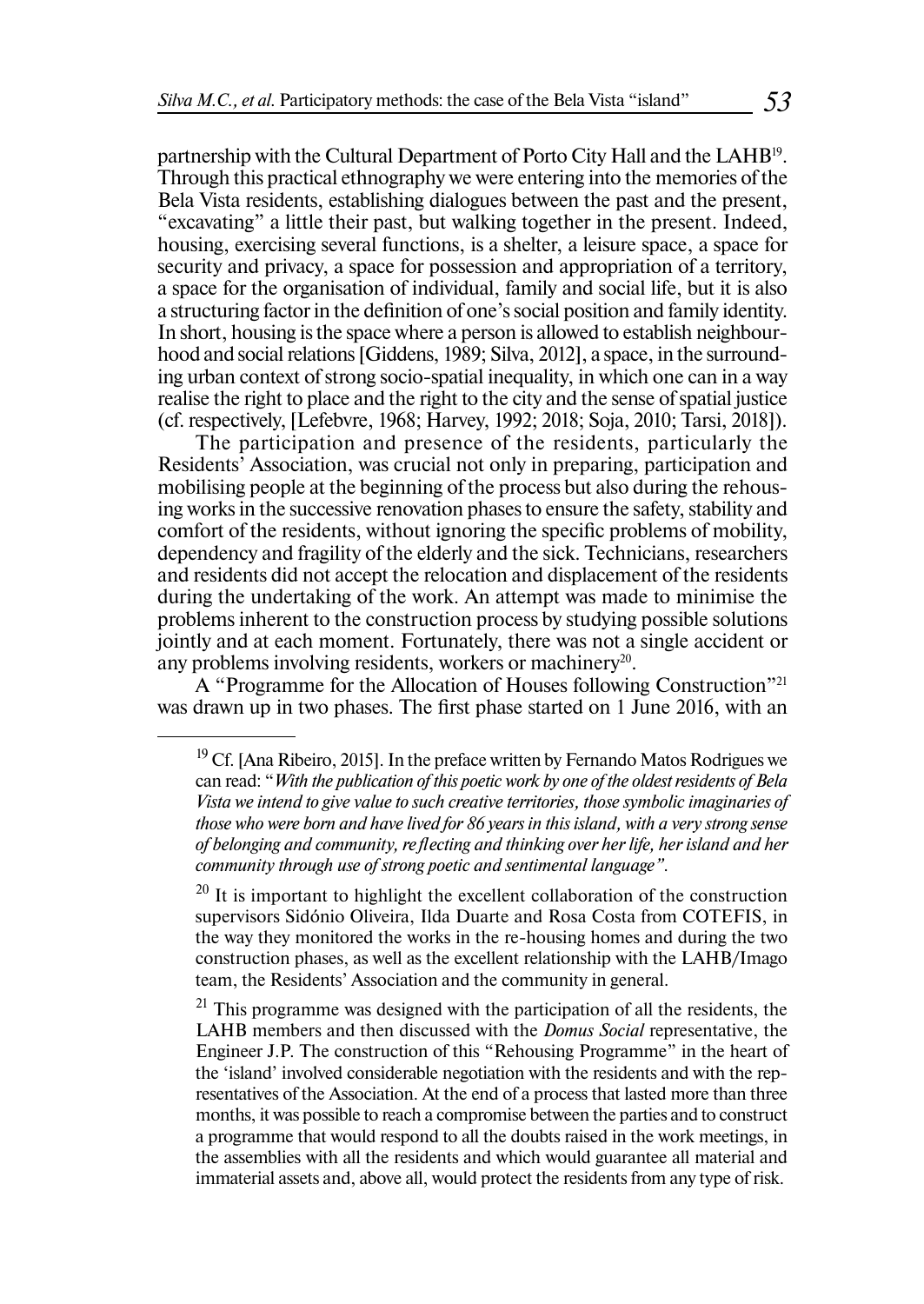expected duration of 7 months. The second phase started on 1 January 2017 with an expected duration of 12 months. Initially, some of the residents who lived in the second line of the "island" were relocated during the construction period, i.e. during the transition phase. Six dwellings were required to re-house the residents and their families, with four one-bedroom, one two-bedroom and one three-bedroom dwellings being allocated. With the participation of the residents and the LAHB team, a survey was carried out on the furniture to be taken to the temporary accommodation. The intention was that the residents would take only the furniture essential for their daily lives, with the rest being stored in a container provided by the City Council. The temporarily accommodation was much smaller than original houses and would not allow to store all the furniture, some of which was passed down through generation and had a considerable emotional value. Hence the preparation meetings with the residents were essential. This was undoubtedly one of the most critical and complex phases, because it implied leaving the house where one was born and lived for decades for another, albeit temporary, very small place.

According to the relocation plan drawn in a meeting between the LAHB team, the residents and political representatives, the residents would return to their original homes after the rehabilitation/renovation works, exactly as they wished. From the beginning of the operation, the residents, in general, did not want to change their house or place on the "island". However, a few expressed a wish to exchange their three bedroom house for a place with only one bedroom on the ground floor. Two cases were identified for splitting a family unit. In both cases the family environment was very tense, with not enough space to live in with privacy and dignity.

After the completion of the works in the first phase, the residents were able to return to their renovated dwellings. In fact, as it happened with the residents of the lower corridor, the residents of the first corridor also had to temporarily change their houses, thus moving to the temporary dwellings of the second corridor, where the houses had already been renovated.

Initially, the old residents in Bela Vista were integrated into housing suitable for their needs in accordance with the established programme. A relocation programme for the inclusion of new residents was also discussed and drawn up. The programme presented five criteria to be taken into consideration: (*i*) that the Residents' Association should play an active role in the selection of new tenants; (*ii*) that priority should be given to former residents who, for whatever reason, had left the island; (*iii*) that intervention and follow-up actions should be implemented concerning the preparation and training of residents regarding the use and maintenance of the housing, as well as the communal and exterior spaces; (*iv*) that access to new houses should be diversified, promoting diversity and social cohesion; (*v*) that, in addition to the participation of residents, the management and self-organisation of the "island" should be carried out by the Residents' Association throughout the whole process, from the preparation of rehousing, the distribution of dwell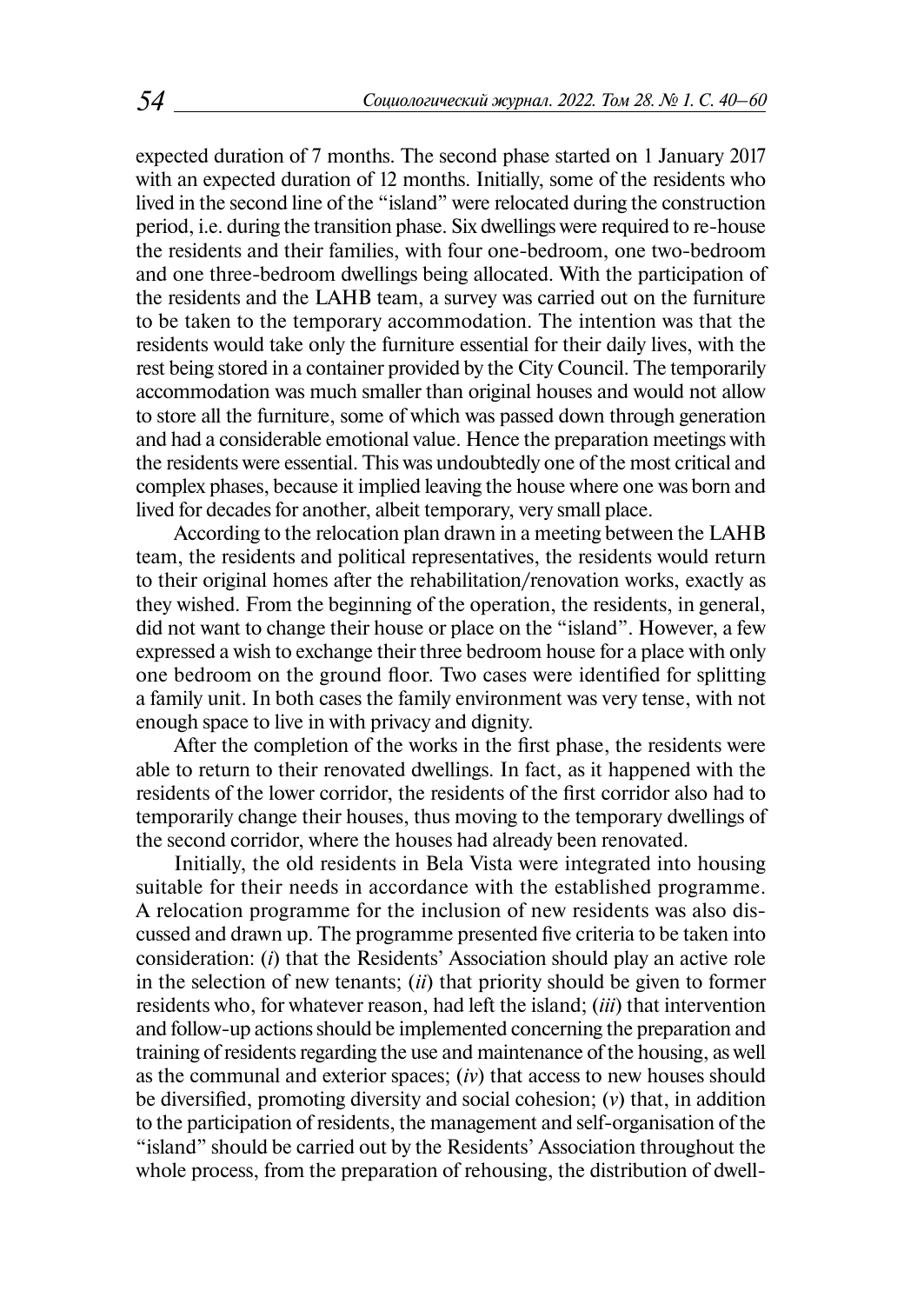ings, to the management and conservation of the "island" (cf. [Rodrigues et al., 2015a]).

Faced with real estate speculation and the commodification of the city, it is crucial to give value to the processes of resistance expressed in claims such as these that were also expressed by the residents of Bela Vista: *"We don't want to change our neighbourhood"*; *"Nobody will take us away from here"*. Only with true organised participation and technical and political support can the dynamics of induced deterioration be avoided as well as displacement to the periphery for residents, who, as in Bela Vista, demand to be able to live with quality in city centres.

#### **4. Conclusion**

The article describes the neglect and abandonment by the State and the City Councils of the "islands" and social housing neighbourhoods, particularly in Porto, where authorities pandered to the real estate developers. The "island" of Bela Vista is an exceptional case, demonstrating the possibility to successfully rehabilitate and renovate due to a combination of several factors: the collective action of the residents led by their Association, a team of technical experts and researchers and above all the political commitment of an individual running for the Mayor, who would eventually win, although this was more the fulfilment of a specific promise than a generalised housing policy at the municipal level by the City Council and its Mayor.

Ideas of participatory methodologies took into account the negative experience of a previous regeneration attempt designed in the post-revolutionary period within the SAAL framework, the failure of which led to a certain disbelief and demotivation among the residents. The resistance of the residents, despite the initial scepticism of some, combined with the persistence of the Residents' Association which, faced with threats of eviction as a result of city policies, welcomed the collaboration of technicians and researchers, created certain initial conditions to commit the candidate and future Mayor to fulfil his electoral promise of renovating the *"*island". The description and analysis of the process was then made, with the protagonists being the residents, the LAHB team and the researchers and, last but not least, the figures of the councillors and, in particular, the Mayor.

It became evident that thinking about housing for the city implies strengthening the instruments of participatory democracy. In other words, it is not possible to think and plan for the city without integrating everyone within the process of creating and implementing the strategic documents that draw up the map, the image and the vision of the future of the city. In the specific case of the "island", this reality enabled the use of participatory methods and ethnographic and anthropological techniques in the construction of "maps" of the "island" and its residential patterns, where the design process and the implementation of the renovation process managed to combine several quite successful internal and external factors.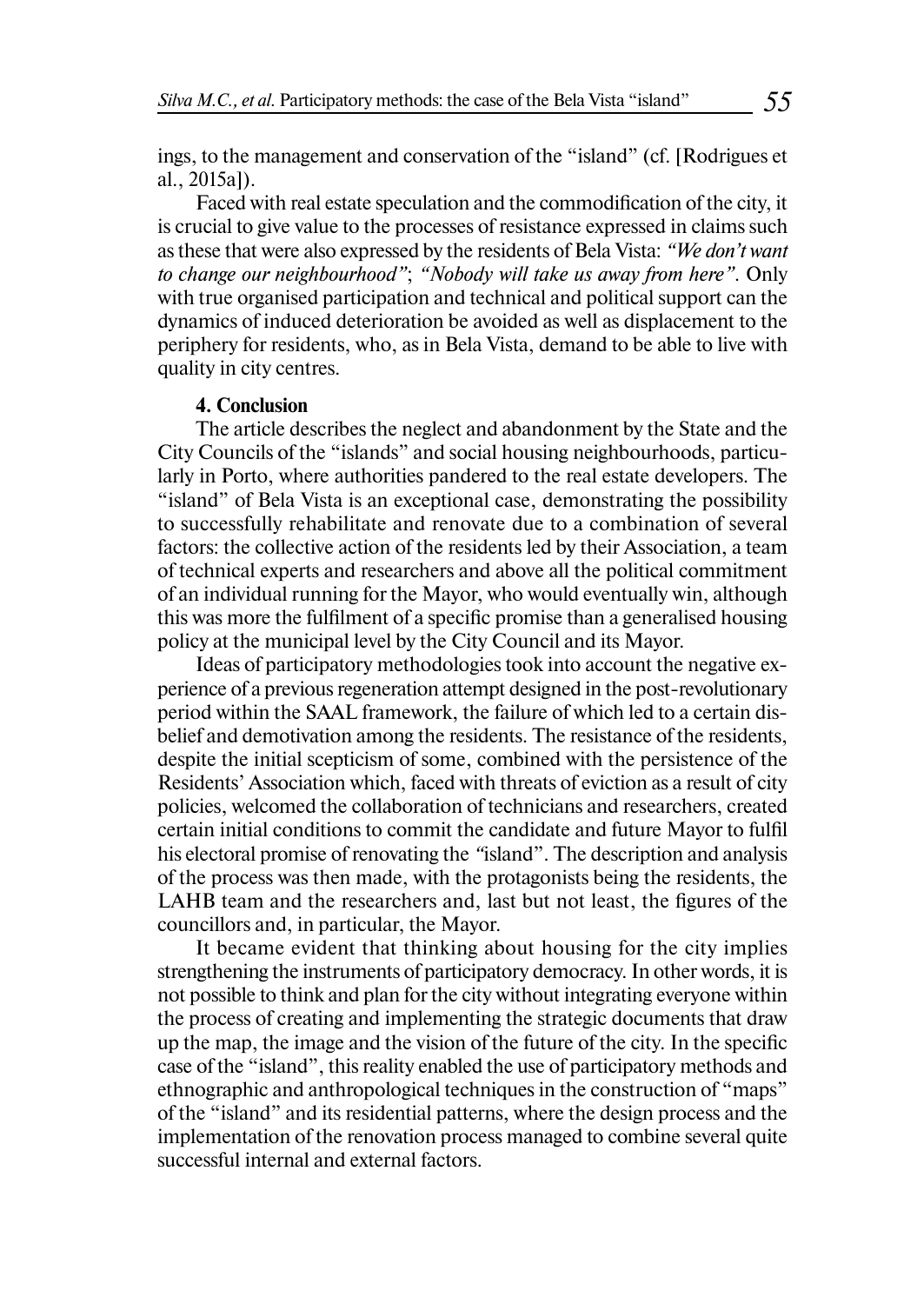Whilst faced with threats of eviction resulting from the policies of the City Council, the residents managed, with the cooperation of technicians and researchers, to commit the political power to fulfilling the electoral promise to renovate the "island". The operation on the "island" of Bela Vista (2013–2017) enabled a set of experiences that went beyond the simple production of architectural recipes, enabling the use of interdisciplinary methodologies on participatory and collaborative practices focused on a particular social aspect.

ACRONYMS

ARU = Área de regeneração urbana (Urban regeneration area)

BE = Bloco de Esquerda (Left Bloc)

CDS = Centro Democrático e Social (Democratic and Social Center)

CEAM = Centro de Estudos Avançados Multidisciplinares (Center of Advanced and Multidisciplinary Studies)

CICS.Nova= Centro Interdisciplinar de Ciências Sociais (Interdisciplinary Centre of Social Sciences)

COTEFIS/Gestão de Projetos = Management of Projects (name of company)

LAHB = Laboratório de Habitação Básica (Basic Housing Laboratory)

PCP = Partido Comunista Português (Portuguese Communist Party)

PEV = Partido Ecologista Os Verdes (Ecologist Party The Green)

PREC = Revolutionary Periode in Course

PS = Partido Socialista (Socialist Party)

PSD = Partido Social Democrata (Social Democratic Party)

SAAL = Serviço de Apoio Ambulatório Local (Local Ambulatory Support Service)

## REFERENCES

- 1. Almeida J.F. de, Pinto J.M. *A Investigação nas Ciências Sociais.* Lisboa: Editorial Presença, 1990.
- 2. Antunes G. Habitação operária na cidade de Lisboa na transição entre os séculos XIX e XX: distribuição espacial de pátios e vilas operárias. Silva M.C., Baptista L.V., Ribeiro F.B., Felizes J., Vasconcelos A.M. N. (orgs). *Espaço Urbano e Habitação Básica como Primeiro Direito.* Vila Nova de Famalicão: Húmus, 2020. P. 187–206.
- 3. Arendt H. *Entre O Passado E O Futuro. Oito exercícios sobre o pensamento político*. Lisboa: Relógio D`Água Editores, 2006.
- 4. Arnstein Sh.R. Ladder Of Citizen Participation*. Journal of the American Planning Association.* 1969. Vol. 35 (4). P. 216–224. DOI: 10.1080/01944366908977225
- 5. Baptista L. *Cidade e Habitação Social*. Oeiras: Celta, 1999.
- 6. Baré J.-F. (org). *Les applications de l`anthropologie. Un essai de réflexion collective depuis la France*. Paris: Éditions Karthala, 1995.
- 7. Bourdic L., Kamiya Marco. O Quadro Técnico da Estratégia Tripartida. Rodrigues F.M., Silva M.C., Fontes António C., Fontes André C., Mourão S., Baptista L. (orgs). *Por uma estratégia de cidade sustentável. Expansão urbana planeada, Quadro Legal e Financiamento Autárquico.* Lisboa: Edições Afrontamento, 2017. P. 69–166.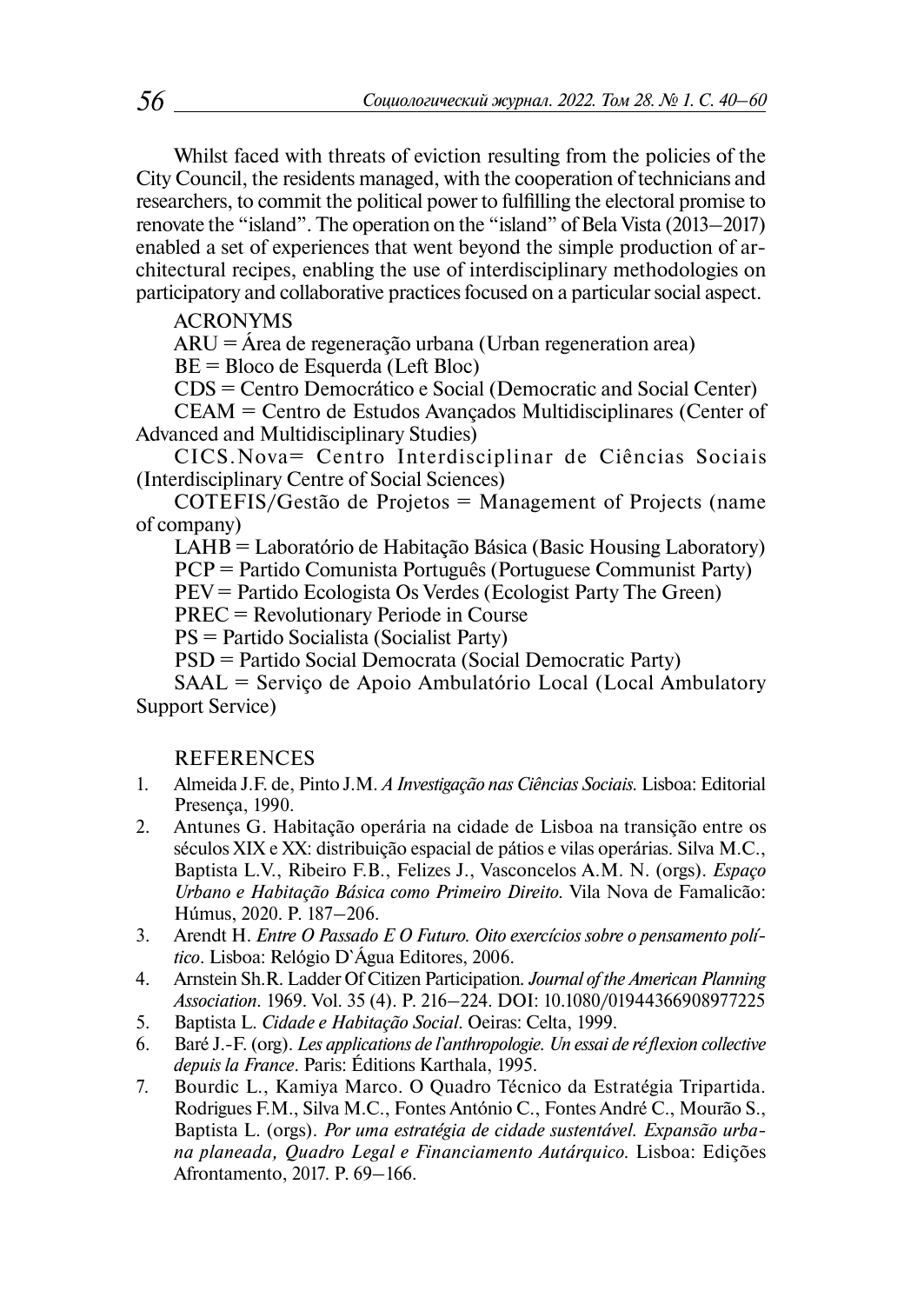- 8. Bourdieu P., Chamboredon J.-C., Passeron J.-C. *El oficio de sociólogo. Presupuestos epistemológicos*. Buenos Aires: Siglo XXI Argentina, 2002.
- 9. Bright N.G. Feeling, Re-imagined in Common: Working with Social Haunting in the English Coalfields. *[The Routledge Handbook of Working Class Studies](https://www.routledge.com/Routledge-International-Handbook-of-Working-Class-Studies/Fazio-Launius-Strangleman/p/book/9781138709829).* Ed. by M. Fazio, C. Launius, T. Strangleman. Londres: Routledge, 2020. P. 213–225. DOI: 10.4324/9781315200842-22
- 10. Candau J. *Antropologia de la memoria*. Buenos Aires: Nueva Visión, 2006.
- 11. Caria T.H. (org.). *Experiência Etnográfica em Ciências Sociais*. Porto: Edições Afrontamento, 2003.
- 12. Chambers R. Acción Prática. B.P. Galan (org.). *Antropología y Desarrollo. Discurso, Práticas y Actores.* Madrid: Los Libros de la Catarata, 2012. P. 155–186.
- 13. Coutinho X. Subsídios para o Estudo da Iconografia e Urbanismo da Cidade do Porto. *Separata da Revista de História.* 1982. Vol. IV. P. 7–23, Centro de História da Universidade do Porto.
- 14. Cruz A. Uma Cidade em Evolução. O Porto nos primórdios de Setecentos. *Separata* da *Revista da Faculdade de Letras da Universidade do Porto. Série De História.* 1975. Vol. IV. P. 6–58.
- 15. Fathy H. *Construindo com o povo: arquitetura para os pobres*. Rio de Janeiro: Salamandra, 1980.
- 16. Giddens A. *A Constituição da Sociedade*. São Paulo: Martins Fontes, 1989.
- 17. Goffman E. *La mise en scéne de la vie quotidienne La presentation de soi.* Rio Paris: Minuit, 1973.
- 18. Guber R. *El selvaje metropolitano. Reconstrucción del conocimiento social en el trabajo de campo*. Barcelona: Editorial Paidós, 2004.
- 19. Hannerz U. *Explorer la ville*. Paris: Minuit, 2003.
- 20. Harvey D. *Justicia, Naturaleza y la Geografía de la Diferencia*. Madrid: Editorial Traficantes de Sueños, 2018.
- 21. Harvey D. *Urbanismo Y Desigualdad Social.* Madrid: Siglo Veintiuno Editores, 1992.
- 22. Lefebvre H. *Le droit a la ville.* Paris: Anthropos, 1968.
- 23. Lefebvre H. *Para Compreender o Pensamento de Karl Marx*. Lisboa: Edições 70, 1975 (1966).
- 24. Lefebvre H. *Espacio y politica. El derecho a la ciudad II*. Barcelona: Ediciones Peninsula, 1976.
- 25. Marx K., Engels F. *A ideologia alemã.* Lisboa: Presença, 1976 (1846).
- 26. Pinaud C.P. *Arquitectura y diseño participativo en Chile. Tres aproximaciones desde el derecho a la ciudad.* Santiago de Chile: Facultad de Arquitectura y Urbanismo, 2006. P. 1–30.
- 27. Queirós J. *No Centro, à Margem. Sociologia das intervenções urbanísticas e habitacionais do Estado no centro histórico do Porto*. Porto: Edições Afrontamento, 2015.
- 28. Rahnema M. Participación. *Antropología y Desarrollo. Discurso, Práticas y Actores.*  Ed. by B.P. Galan. Madrid: Los Libros de la Catarata, 2012. P. 187–207.
- 29. Rabinow P. *Reflexiones sobre un Trabajo de Campo en Marruecos*. Madrid: Ediciones Jucar, 1992.
- 30. Remy J. La dichotomie privé/public dans l'usage courant: fonction et génese. *Recherches Sociologiques.* 1973. Vol. IV (1). P. 10–38.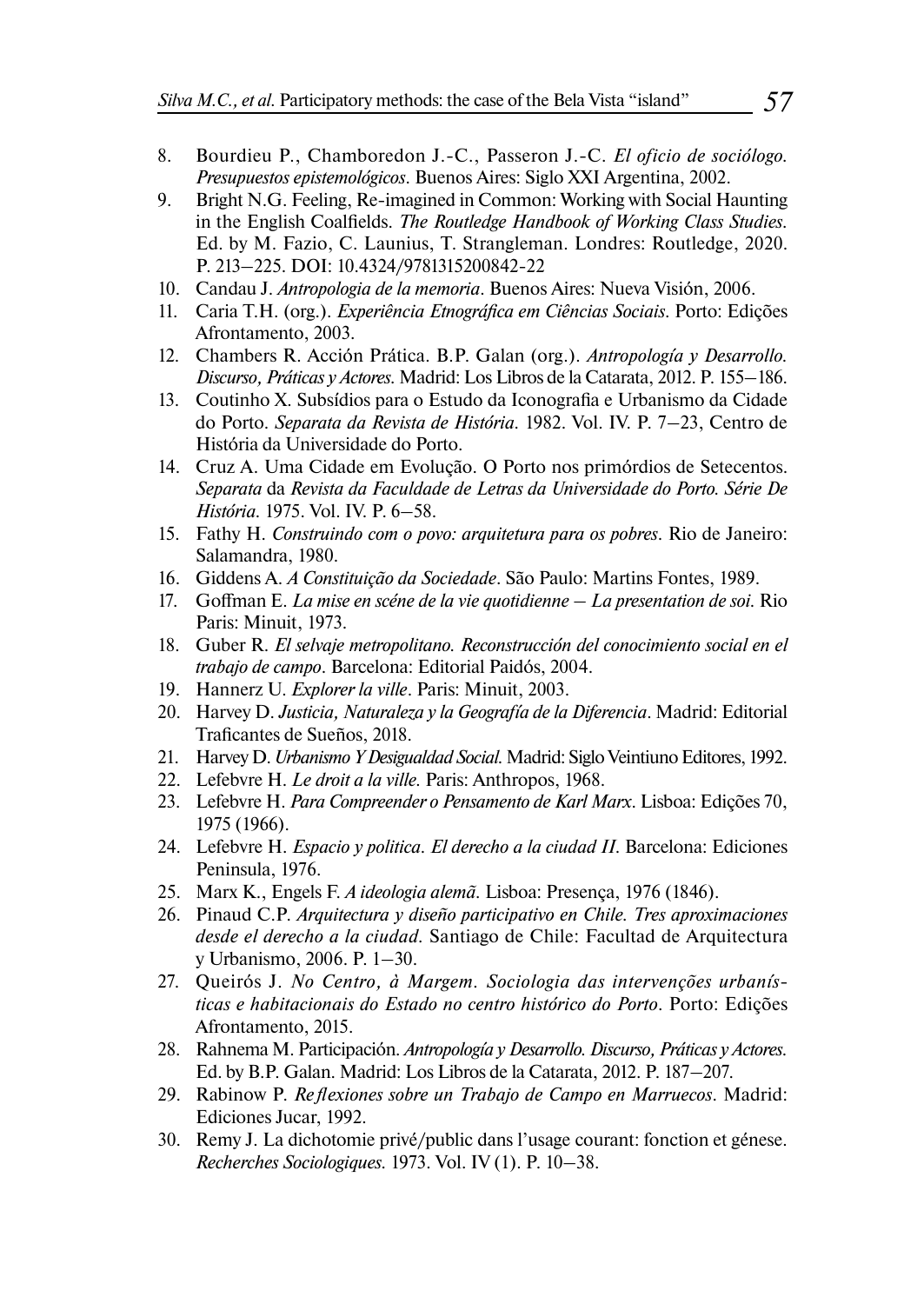- 31. Ribeiro A. *Portas Abertas*, *Poemas*. Porto: Edições Afrontamento e Pelouro da Cultura da Câmara Municipal do Porto, 2015.
- 32. Ribeiro F.B. *Uma Sociologia do Desenvolvimento*. Braga: Editora Húmus, 2017.
- 33. Ribeiro F.B. *Entre Martelos e Lâminas. Dinâmicas Globais, Políticas de Produção e Fábricas de Caju em Moçambique*. Porto: Edições Afrontamento, 2010.
- 34. Rodrigues F.M. A Cidade como processo de Conservação e de transformação urbana: o exemplo do Parque Oriental da Cidade do Porto/Campanhã. V.O. Jorge (coord). *Conservar para quê?* Porto/Coimbra, Faculdade de Letras da Universidade do Porto e Centros de Estudos Arqueológicos da Universidade de Coimbra e Porto, 2005, P. 231–260.
- 35. Rodrigues F.M. *Topologias.* Porto: Edições Afrontamento, 2014.
- 36. Rodrigues F.M. *Ilha da Bela Vista. Topografias.* Porto: Edições Afrontamento/ Laboratório de Habitação Básica e Social, 2015.
- 37. Rodrigues F.M. (coord). *Cartografias do Habitar Ilhas do Porto*, 1993–2015 Porto: ESAP AP, 2015a.
- 38. Rodrigues F.M., Silva M.C. *Cidade, Habitação e Participação. Processo SAAL Ilha da Bela Vista 1974/76.* Porto: Edições Afrontamento, 2015.
- 39. Rodrigues F.M., Silva M.C., Fontes António C., Fontes André C. *Renovação da Ilha da Bela Vista. Operação 2014*–*2015. Memória Descritiva e Justificativa*. Porto: Laboratório de Habitação Básica, 2015a (polycopied).
- 40. Rodrigues F.M., Silva M.C., Fontes António C., Fontes André C. *A Cidade da Participação*. Porto: Edições Afrontamento, 2017.
- 41. Rodrigues F.M., Fontes António C. A Habitação na Cidade do Porto Ilha da Bela Vista, modelo experimental de habitação básica participada". S. Gomes, V. Duarte, F.B. Ribeiro, L. Cunha, A.M. Brandão e A.R. Jorge (orgs). *Desigualdades Sociais e Políticas Públicas. Homenagem a Manuel Carlos Silva* (orgs). Braga: Edições Húmus, 2018. P. 277–305.
- 42. Salat S. Uma nova abordagem à criação de valor urbano. F.M. Rodrigues, M.C. Silva, António C. Fontes, André C. Fontes, S. Mourão e L. Baptista (orgs). *Por uma estratégia de cidade sustentável. Expansão urbana planeada, Quadro Legal e Financiamento Autárquico.* Lisboa: Edições Afrontamento, 2017. P. 31–69.
- 43. Signoreli A. *Antropologia Urbana*. Barcelona: Anthropos Editorial, 1999.
- 44. Silva M.C. *Resistir e Adaptar-se. Constrangimentos e estratégias camponesas no Noroeste de Portugal.* Porto: Afrontamento, 1998.
- 45. Silva M.C. Experiência e estratégia duma pesquisa em meio rural. T. Caria (org). *Experiência Etnográfica em Ciências Sociais*. Porto: Edições Afrontamento, 2003. P. 167–183.
- 46. Silva M.C. Entre o infraestatal e o supraestatal: o Estado-Nação e a democracia em perda. M.C. Silva (org). *Nação e Estado.* Porto: Afrontamento, 2005. P. 125–145.
- 47. Silva M.C. *Sócio-antropologia rural e urbana. Fragmentos da sociedade portuguesa (1960*–*2010)*. Porto: Edições Afrontamento, 2012.
- 48. Silva M.C. Globalização, desenvolvimento desigual e democracia. *Revista CEAM.* Vol. 5. No. 2. P. 9–30, Centro de Estudos Avançados Multidisciplinares, Universidade de Brasília, 2019.
- 49. Soja E. *Seeking Spacial Justice.* Minneapolis: University Of Minnesota Press, 2010. DOI: 10.5749/minnesota/9780816666676.001.0001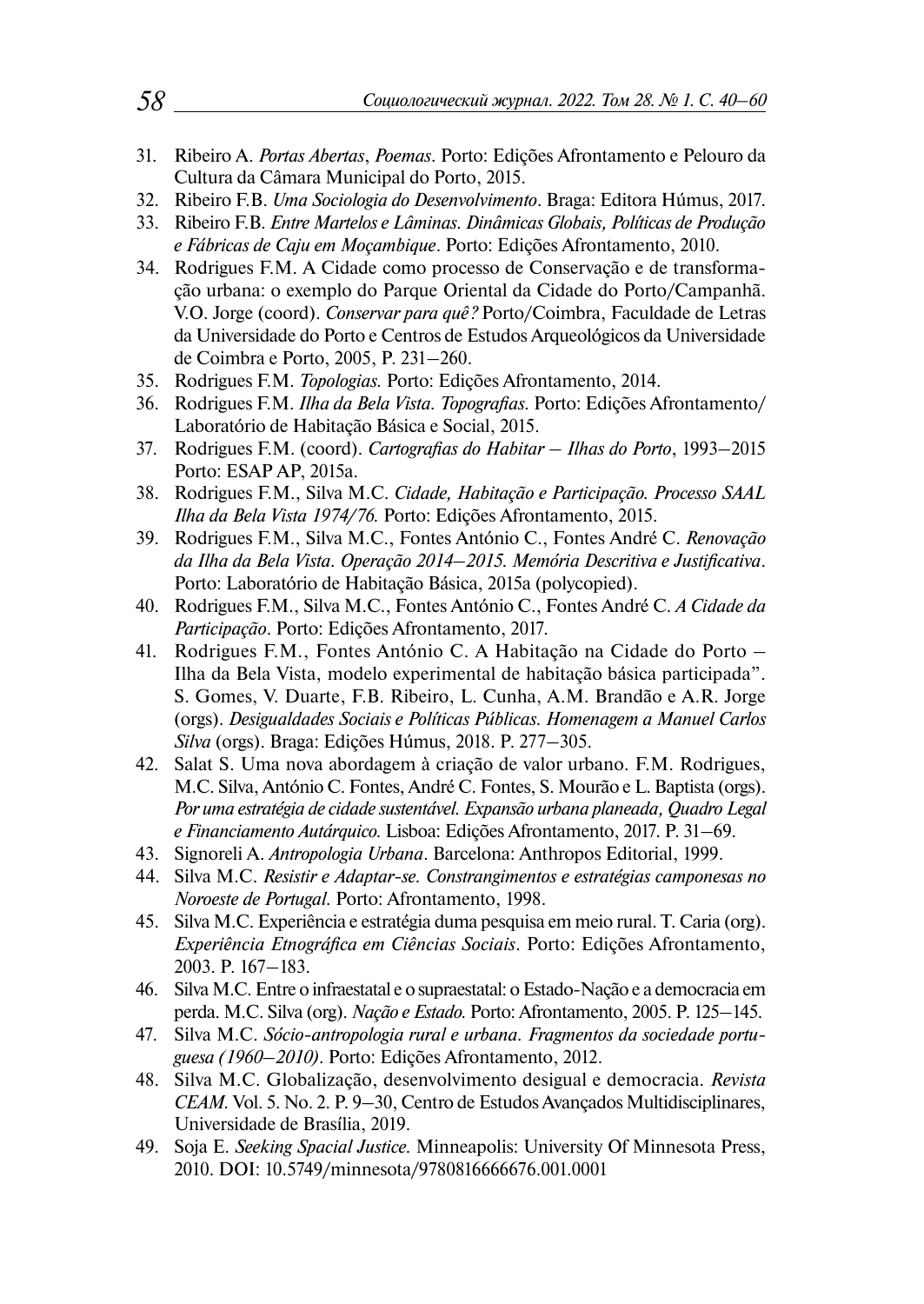- 50. Tarsi E. *Per una Città Giusta. Politiche e progetti di inclusione urbana in Portogallo.* Firenzi: Didapress/Dipartimento di Architecttura Università degli Studi di Firenze, 2018.
- 51. Villasante R.T., Montañés M., Marti J. (coords). *La Investigación Social Participativa. Construyendo ciudadanía/1*. Madrid: Edición El Viejo Topo, 2000.

#### *Information about the authors*

**Manuel Carlos Silva** — Sociologist, PhD, Full Professor, Interdisciplinary Center of Social Sciences (CICS.Nova), University of Minho; Centre for Advanced Multidisciplinary Studies (CEAM), University of Brasilia. **Phone:** +351939306913. **Email:** [mcsilva2008@gmail.com](mailto:mcsilva2008@gmail.com%2520) 

**Fernando Matos Rodrigues** — Anthropologist, Doctorandus, Interdisciplinary Center of Social Sciences (CICS.Nova), University of Minho; Director of Basic Housing Laboratory (LAHB), Braga, Portugal,

**Phone:** +351938632907. **Email:** [mat.rodrigues@sapo.pt](mailto:mat.rodrigues@sapo.pt)

**António Jorge Cerejeira Fontes** — Architect and Civil Engineer, Doctorandus, Director of Imago, Braga, Portugal. **Phone:** +351961275934. **Email:** ajfontes@cfaarch.com

**André Cerejeira Fontes** — Architect, PhD, Professor, Architecture, Art and Design School, University of Minho, Guimarães, Portugal. **Phone:** +351967600715. **Email:** afontes@cfaarch.com

Received: 30.11.2021.

**СоциологичеСкий журна л. 2022. Том 28. № 1. С. 40–60.**  DOI: 10.19181/socjour.2022.28.1.8837

#### *СИЛЬВА М.К.1 , РОДРИГЕС Ф.М.2 , ФОНТЕС АНТОНИО С.3 , ФОНТЕС АНДРЕ С.4*

 $^{\rm 1}$  Междисциплинарный центр социальных наук (CICS.Nova), Институт социальных наук, Университет Минью. Кампус Гуалтар, 4710-057, Брага, Португалия.

2 Базовая жилищная лаборатория (LAHB). Rua de S. João, 8, 4700-325, Брага, Португалия.

3 Imago — Архитектурно-инженерное ателье. Rua de S. João, 8, 47-325, Брага, Португалия.

4 Школа архитектуры, искусства и дизайна. Кампус Азурем, 4800-058, Гимарайнш, Португалия.

#### **МЕТОДЫ ГРАЖ ДАН СКОГО УЧА СТИЯ: ПОКА ЗАТЕЛ ЬНЫЙ СЛУЧАЙ «ОСТРО ВА» БЕЛА ВИСТА В ПОРТО** (2013–2017)

*Аннотация.* Авторы коротко описывают появление, а также историю городского «острова» Бела Виста в португальском Порто начиная с XIX века. Несмотря на